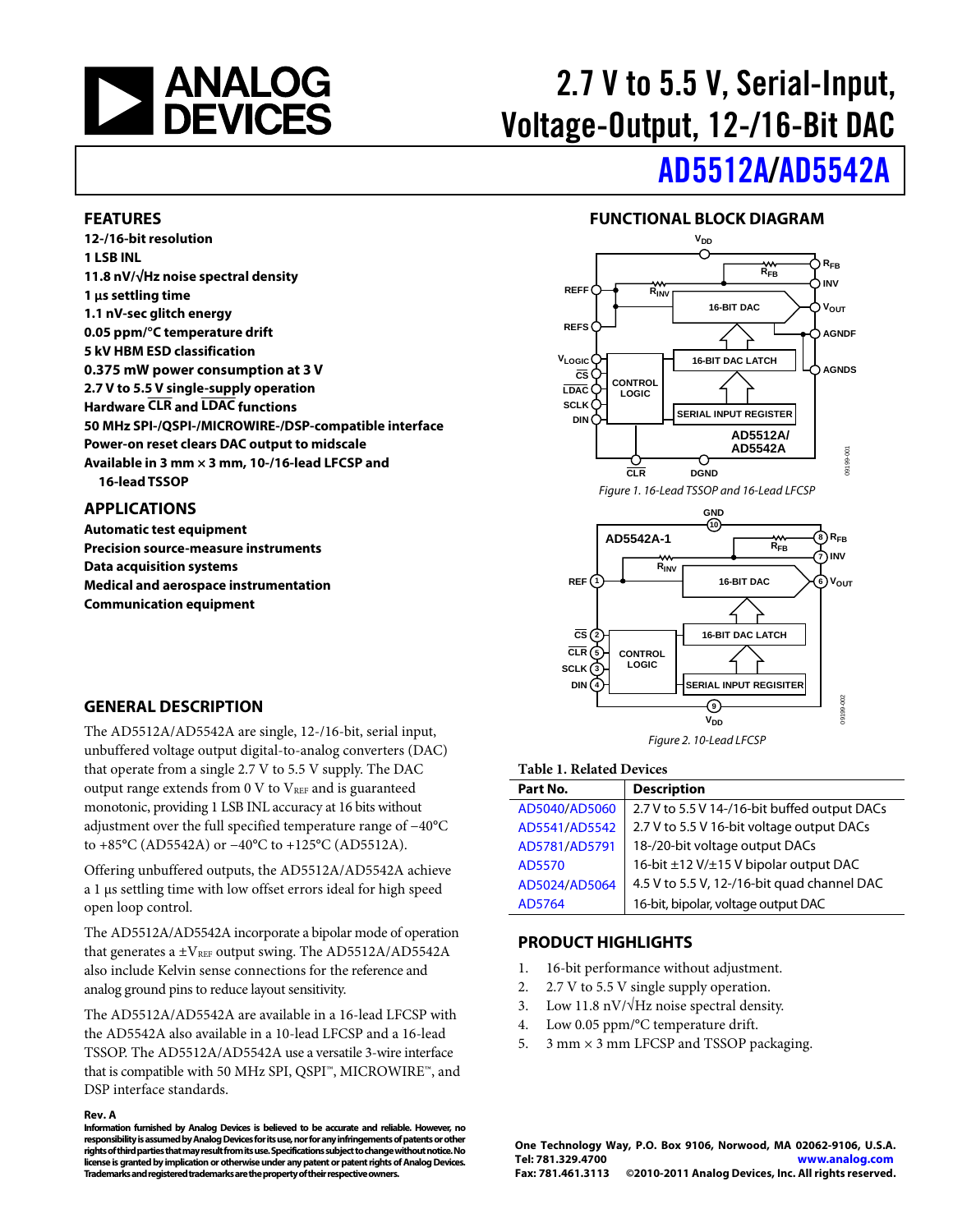## **TABLE OF CONTENTS**

| Pin Configuration and Function Descriptions 8 |
|-----------------------------------------------|
|                                               |
|                                               |
|                                               |
|                                               |
|                                               |

### <span id="page-1-0"></span>**REVISION HISTORY**

#### $5/11$ -Rev. 0 to Rev. A

| Changes to Table 3, Power Dissipation Value and Endnote 1  4 |  |
|--------------------------------------------------------------|--|
|                                                              |  |
|                                                              |  |

10/10-Revision 0: Initial Version

| AD5512A/AD5542A to ADSP-BF531 Interface  18   |  |
|-----------------------------------------------|--|
| AD5512A/AD5542A to SPORT Interface  18        |  |
| AD5512A/AD5542A to 68HC11/68L11 Interface  18 |  |
| AD5512A/AD5542A to ADSP-2101 Interface 18     |  |
| AD5512A/AD5542A to MICROWIRE Interface  18    |  |
|                                               |  |
|                                               |  |
|                                               |  |
|                                               |  |
|                                               |  |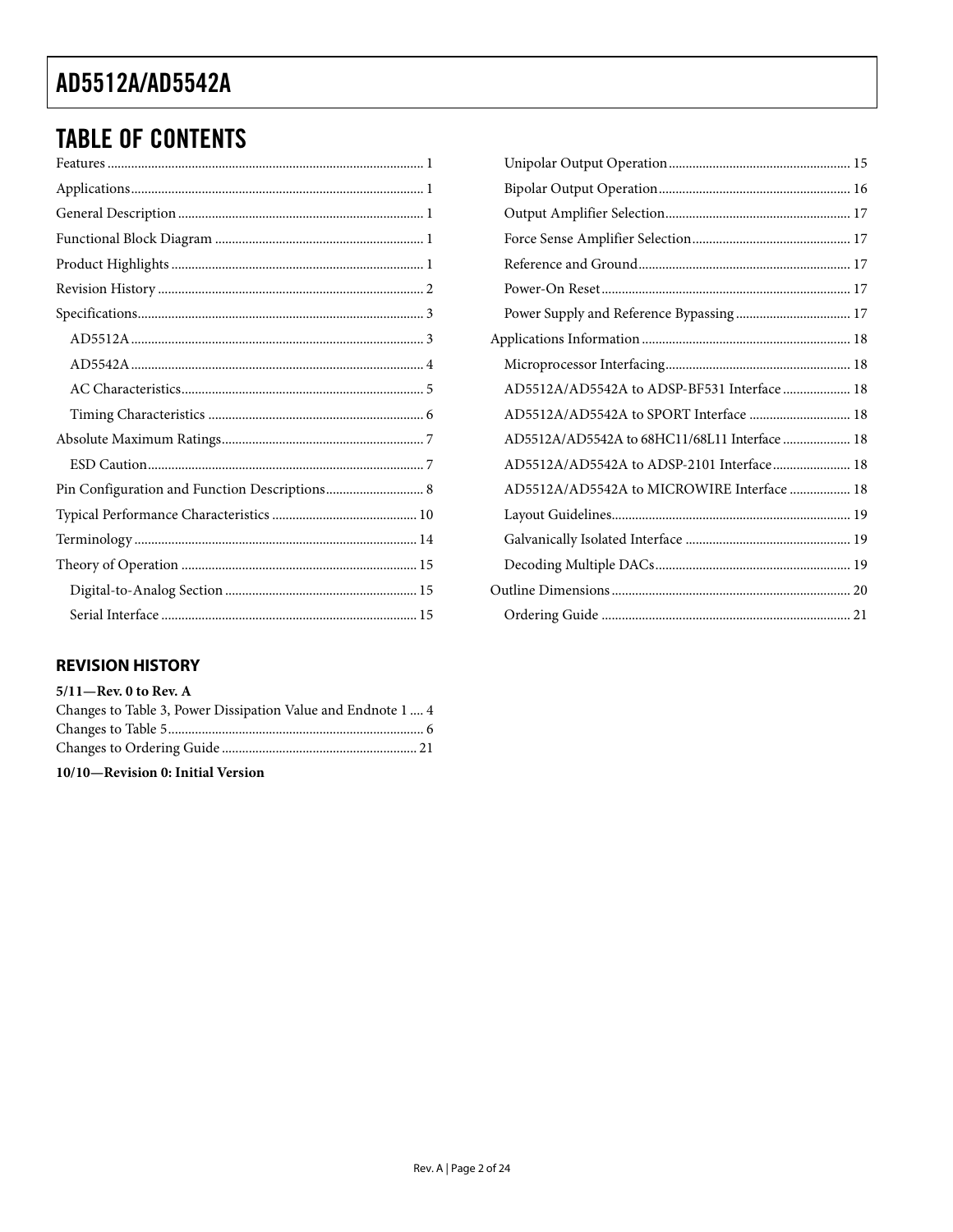### <span id="page-2-0"></span>**SPECIFICATIONS**

#### <span id="page-2-1"></span>**AD5512A**

 $V_{DD}$  = 2.7 V to 5.5 V,  $V_{LOGIC}$  = 2.7 V to 5.5 V,  $V_{REF}$  = 2.5 V, AGND = DGND = 0 V, −40°C < T<sub>A</sub> < +125°C, unless otherwise noted.

#### **Table 2.**

| Parameter <sup>1</sup>                      | Min        | <b>Typ</b>   | <b>Max</b>        | Unit            | <b>Test Condition</b>                                                   |
|---------------------------------------------|------------|--------------|-------------------|-----------------|-------------------------------------------------------------------------|
| STATIC PERFORMANCE                          |            |              |                   |                 |                                                                         |
| Resolution                                  | 12         |              |                   | <b>Bits</b>     |                                                                         |
| Relative Accuracy (INL)                     |            | ±0.5         | ±1.0              | <b>LSB</b>      |                                                                         |
| <b>Differential Nonlinearity (DNL)</b>      |            | ±0.5         | ±1.0              | <b>LSB</b>      | Guaranteed monotonic                                                    |
| <b>Gain Error</b>                           |            | $+0.5$       | ±2                | <b>LSB</b>      |                                                                         |
| Gain Error Temperature Coefficient          |            | ±0.1         |                   | ppm/°C          |                                                                         |
| Unipolar Zero-Code Error                    |            | 0.03         | ±0.5              | <b>LSB</b>      |                                                                         |
| Unipolar Zero-Code Temperature Coefficient  |            | ±0.05        |                   | ppm/°C          |                                                                         |
| <b>Bipolar Resistor Matching</b>            |            | $\mathbf{1}$ |                   | $\Omega/\Omega$ | $R_{FB}/R_{INV}$ , typically $R_{FB} = R_{INV} = 28$ k $\Omega$         |
|                                             |            | ±0.02        | ±0.08             | $\%$            | Ratio error                                                             |
| <b>Bipolar Zero Offset Error</b>            |            | ±0.07        | ±2                | <b>LSB</b>      |                                                                         |
| <b>Bipolar Zero Temperature Coefficient</b> |            | ±0.2         |                   | ppm/°C          |                                                                         |
| Bipolar Zero-Code Offset Error              |            | ±0.02        | ±0.5              | LSB             |                                                                         |
| <b>Bipolar Gain Error</b>                   |            | ±0.07        | ±2                | <b>LSB</b>      |                                                                         |
| <b>Bipolar Gain Temperature Coefficient</b> |            | ±0.1         |                   | ppm/°C          |                                                                         |
| <b>OUTPUT CHARACTERISTICS</b>               |            |              |                   |                 |                                                                         |
| Output Voltage Range                        | 0          |              | $V_{REF}$ – 1 LSB | $\mathsf V$     | Unipolar operation                                                      |
|                                             | $-V_{REF}$ |              | $+VREF - 1$ LSB   | V               | <b>Bipolar operation</b>                                                |
| DAC Output Impedance                        |            | 6.25         |                   | $k\Omega$       | Tolerance typically 20%                                                 |
| Power Supply Rejection Ratio                |            |              | ±1.0              | <b>LSB</b>      | $\Delta\rm {V}_{\rm DD} \pm 10 \%$                                      |
| <b>Output Noise Spectral Density</b>        |            | 11.8         |                   | $nV/\sqrt{Hz}$  | DAC code = 0x840 (AD5512A) or<br>$0x8400$ (AD5542A), frequency = 1 kHz, |
| <b>Output Noise</b>                         |            | 0.134        |                   | µV p-p          | unipolar mode<br>0.1 Hz to 10 Hz, unipolar mode                         |
| DAC REFERENCE INPUT <sup>2</sup>            |            |              |                   |                 |                                                                         |
| Reference Input Range                       | 2.0        |              | $V_{DD}$          | V               |                                                                         |
| Reference Input Resistance <sup>3</sup>     | 9          |              |                   | kΩ              | Unipolar operation                                                      |
|                                             | 7.5        |              |                   | kΩ              | <b>Bipolar operation</b>                                                |
| Reference Input Capacitance                 |            | 26           |                   | pF              | Code 0x0000                                                             |
|                                             |            | 26           |                   | pF              | Code 0x3FFF                                                             |
| <b>LOGIC INPUTS</b>                         |            |              |                   |                 |                                                                         |
| Input Current                               |            |              | ±1                | μA              |                                                                         |
| Input Low Voltage, V <sub>INL</sub>         |            |              | 0.8               | V               | $V_{DD}$ = 2.7 V to 5.5 V                                               |
| Input High Voltage, VINH                    | 2.4        |              |                   | $\sf V$         | $V_{DD}$ = 2.7 V to 5.5 V                                               |
| Input Capacitance <sup>2</sup>              |            |              | 10                | pF              |                                                                         |
| Hysteresis Voltage <sup>2</sup>             |            | 0.15         |                   | V               |                                                                         |
| POWER REQUIREMENTS                          |            |              |                   |                 |                                                                         |
| $V_{DD}$                                    | 2.7        |              | 5.5               | V               | All digital inputs at 0 V, $V_{\text{LOGIC}}$ , or $V_{\text{DD}}$      |
| $I_{DD}$                                    |            | 125          | 150               | μA              | $V_{IH} = V_{LOGIC}$ or $V_{DD}$ and $V_{IL} = GND$                     |
| $\mathsf{V}_{\mathsf{LOGIC}}$               | 1.8        |              | 5.5               | V               |                                                                         |
| $I_{LOGIC}$                                 |            | 15           | 24                | μA              | All digital inputs at 0 V, $V_{LOGIC}$ , or $V_{DD}$                    |
| <b>Power Dissipation</b>                    |            | 1.5          | 6.05              | mW              |                                                                         |

<sup>1</sup> Temperatures are as follows: A version −40°C to +125°C.

 $2$  Guaranteed by design, not subject to production test.

 $3$  Reference input resistance is code-dependent, minimum at 0x855.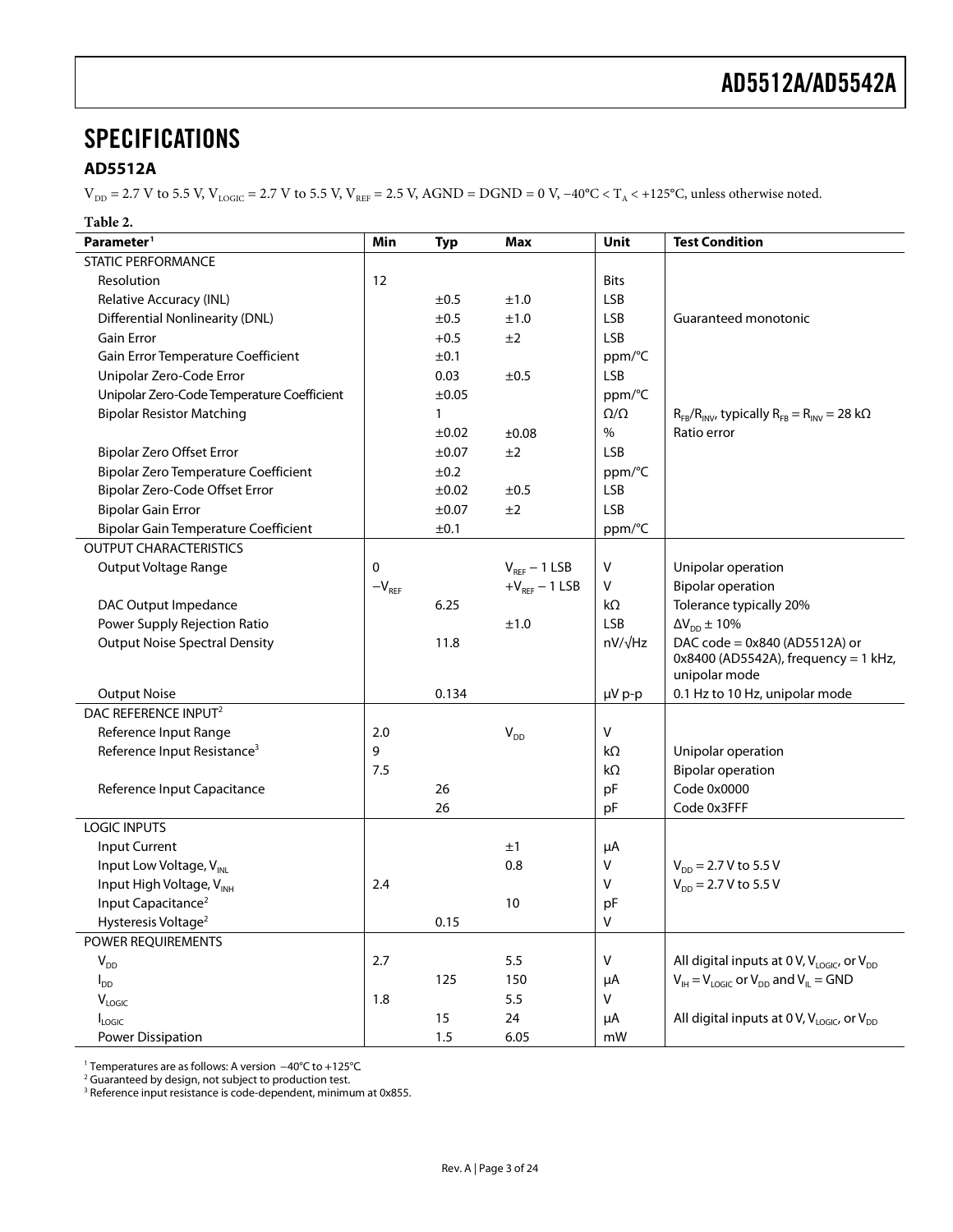#### <span id="page-3-0"></span>**AD5542A**

 $V_{DD} = 2.7$  V to 5.5 V,  $V_{LOGIC} = 2.7$  V to 5.5 V,  $V_{REF} = 2.5$  V,  $AGND = DGND = 0$  V,  $-40^{\circ}C < T_A < +85^{\circ}C$ , unless otherwise noted.

#### **Table 3.**

| Parameter <sup>1</sup>                      | Min                          | <b>Typ</b> | <b>Max</b>        | Unit            | <b>Test Condition</b>                                           |
|---------------------------------------------|------------------------------|------------|-------------------|-----------------|-----------------------------------------------------------------|
| <b>STATIC PERFORMANCE</b>                   |                              |            |                   |                 |                                                                 |
| Resolution                                  | 16                           |            |                   | <b>Bits</b>     |                                                                 |
| Relative Accuracy (INL)                     |                              | ±0.5       | ±1.0              | <b>LSB</b>      | <b>B</b> grade                                                  |
|                                             |                              |            | ±2.0              |                 | A grade                                                         |
| <b>Differential Nonlinearity (DNL)</b>      |                              | ±0.5       | ±1.0              | <b>LSB</b>      | Guaranteed monotonic                                            |
| <b>Gain Error</b>                           |                              | $+0.5$     | ±2                | <b>LSB</b>      | $T_A = 25$ °C                                                   |
|                                             |                              |            | ±3                | <b>LSB</b>      |                                                                 |
| Gain Error Temperature Coefficient          |                              | ±0.1       |                   | ppm/°C          |                                                                 |
| Unipolar Zero-Code Error                    |                              | 0.3        | ±0.7              | <b>LSB</b>      | $T_A = 25^{\circ}C$                                             |
|                                             |                              |            | ±1.5              | <b>LSB</b>      |                                                                 |
| Unipolar Zero-Code Temperature Coefficient  |                              | ±0.05      |                   | ppm/°C          |                                                                 |
| <b>Bipolar Resistor Matching</b>            |                              | 1.000      |                   | $\Omega/\Omega$ | $R_{FB}/R_{INV}$ , typically $R_{FB} = R_{INV} = 28$ k $\Omega$ |
|                                             |                              | ±0.0015    | ±0.0076           | %               | Ratio error                                                     |
| Bipolar Zero Offset Error                   |                              | ±1         | ±5                | LSB             | $T_A = 25^{\circ}C$                                             |
|                                             |                              |            | ±6                | <b>LSB</b>      |                                                                 |
| <b>Bipolar Zero Temperature Coefficient</b> |                              | ±0.2       |                   | ppm/°C          |                                                                 |
| Bipolar Zero-Code Offset Error              |                              | ±1         | ±5                | <b>LSB</b>      | $T_A = 25^{\circ}C$                                             |
|                                             |                              |            | ±6                | <b>LSB</b>      |                                                                 |
| <b>Bipolar Gain Error</b>                   |                              | ±1         | ±5                | <b>LSB</b>      | $T_A = 25^{\circ}C$                                             |
|                                             |                              |            | ±6                | <b>LSB</b>      |                                                                 |
| <b>Bipolar Gain Temperature Coefficient</b> |                              | $\pm 0.1$  |                   | ppm/°C          |                                                                 |
| <b>OUTPUT CHARACTERISTICS</b>               |                              |            |                   |                 |                                                                 |
| Output Voltage Range                        | 0                            |            | $V_{REF}$ – 1 LSB | $\vee$          | Unipolar operation                                              |
|                                             | $-\mathsf{V}_{\mathsf{REF}}$ |            | $+V_{REF}-1$ LSB  | V               | <b>Bipolar operation</b>                                        |
| DAC Output Impedance                        |                              | 6.25       |                   | kΩ              | Tolerance typically 20%                                         |
| Power Supply Rejection Ratio                |                              |            | ±1.0              | <b>LSB</b>      | $\Delta V_{DD} \pm 10\%$                                        |
| <b>Output Noise Spectral Density</b>        |                              | 11.8       |                   | $nV/\sqrt{Hz}$  | DAC code = 0x840 (AD5512A) or                                   |
|                                             |                              |            |                   |                 | $0x8400$ (AD5542A), frequency = 1 kHz,                          |
|                                             |                              |            |                   |                 | unipolar mode                                                   |
| <b>Output Noise</b>                         |                              | 0.134      |                   | µV p-p          | 0.1 Hz to 10 Hz                                                 |
| DAC REFERENCE INPUT <sup>2</sup>            |                              |            |                   |                 |                                                                 |
| Reference Input Range                       | 2.0                          |            | $V_{DD}$          | ${\sf V}$       |                                                                 |
| Reference Input Resistance <sup>3</sup>     | 9                            |            |                   | $k\Omega$       | Unipolar operation                                              |
|                                             | 7.5                          |            |                   | kΩ              | <b>Bipolar operation</b>                                        |
| Reference Input Capacitance                 |                              | 26         |                   | pF              | Code 0x0000                                                     |
|                                             |                              | 26         |                   | pF              | Code 0xFFFF                                                     |
| <b>LOGIC INPUTS</b>                         |                              |            |                   |                 |                                                                 |
| Input Current                               |                              |            | ±1                | μA              |                                                                 |
| Input Low Voltage, V <sub>INI</sub>         |                              |            | 0.8               | $\sf V$         | $V_{DD}$ = 2.7 V to 5.5 V                                       |
| Input High Voltage, VINH                    | 2.4                          |            |                   | $\vee$          | $V_{DD}$ = 2.7 V to 5.5 V                                       |
| Input Capacitance <sup>2</sup>              |                              |            | 10                | pF              |                                                                 |
| Hysteresis Voltage <sup>2</sup>             |                              | 0.15       |                   | V               |                                                                 |
| POWER REQUIREMENTS                          |                              |            |                   |                 |                                                                 |
| $V_{DD}$                                    | 2.7                          |            | 5.5               | V               | All digital inputs at 0 V, $V_{LOGIC}$ or $V_{DD}$              |
| $I_{DD}$                                    |                              | 125        | 150               | μA              | $V_{IH} = V_{LOGIC}$ or $V_{DD}$ and $V_{IL} = GND$             |
| $V_{LOGIC}$                                 | 1.8                          |            | 5.5               | V               |                                                                 |
| Logic                                       |                              | 15         | 24                | μA              | All digital inputs at 0 V, $V_{LOGIC}$ or $V_{DD}$              |
| <b>Power Dissipation</b>                    |                              | 0.625      | 0.825             | mW              |                                                                 |

<sup>1</sup> For 2.7 V ≤ V<sub>LOGIC</sub> ≤ 5.5 V, temperatures are as follows: A, B versions −40℃ to +85℃.<br><sup>2</sup> Guaranteed by design, not subject to production test.

 $3$  Reference input resistance is code-dependent, minimum at 0x8555.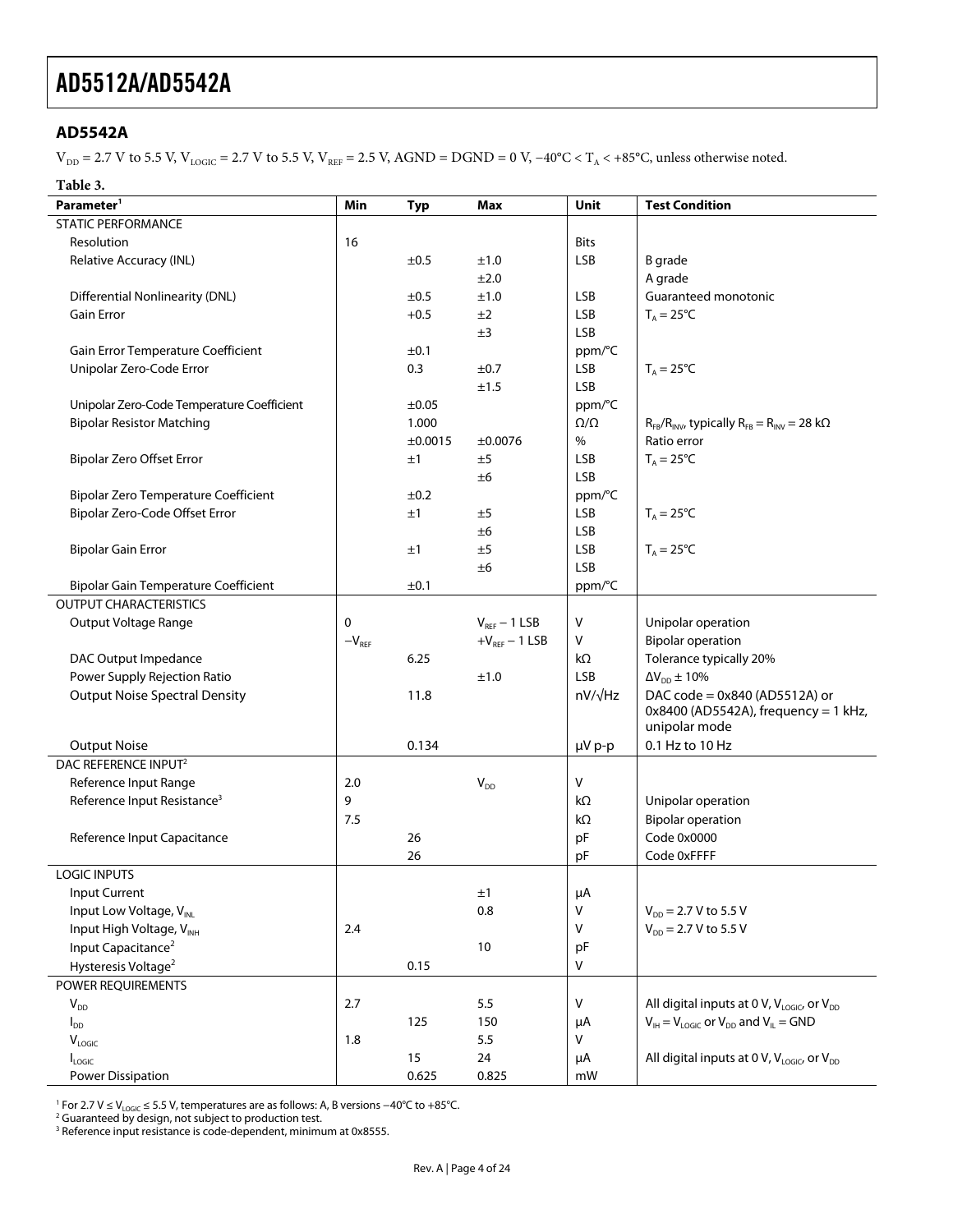### <span id="page-4-0"></span>**AC CHARACTERISTICS**

 $V_{DD}$  = 2.7 V to 5.5 V,  $V_{LOGIC}$  = 2.7 V to 5.5 V, 2.5 V ≤  $V_{REF}$  ≤  $V_{DD}$ , AGND = DGND = 0 V, −40°C < T<sub>A</sub> < +125°C, unless otherwise noted.

| Min | Typ | Max | Unit       | <b>Test Condition</b>                                                                                        |
|-----|-----|-----|------------|--------------------------------------------------------------------------------------------------------------|
|     |     |     | μs         | To 1/2 LSB of FS, $C_1 = 10$ pF                                                                              |
|     | 17  |     | $V/\mu s$  | $C_1 = 10$ pF, measured from 0% to 63%                                                                       |
|     | 1.1 |     | nV-sec     | 1 LSB change around major carry                                                                              |
|     | 2.2 |     | <b>MHz</b> | All 1s loaded                                                                                                |
|     |     |     | $mVp-p$    | All 0s loaded, $V_{\text{ref}} = 1 \text{ V p-p at } 100 \text{ kHz}$                                        |
|     | 0.2 |     | nV-sec     |                                                                                                              |
|     | 92  |     | dB         |                                                                                                              |
|     | 80  |     | dB         | Digitally generated sine wave at 1 kHz                                                                       |
|     | 74  |     | dB         | DAC code = 0x3FFF (AD5512A) or 0xFFFF (AD5542A), frequency 10 kHz,<br>$V_{\text{per}} = 2.5 V \pm 1 V p - p$ |
|     |     |     |            |                                                                                                              |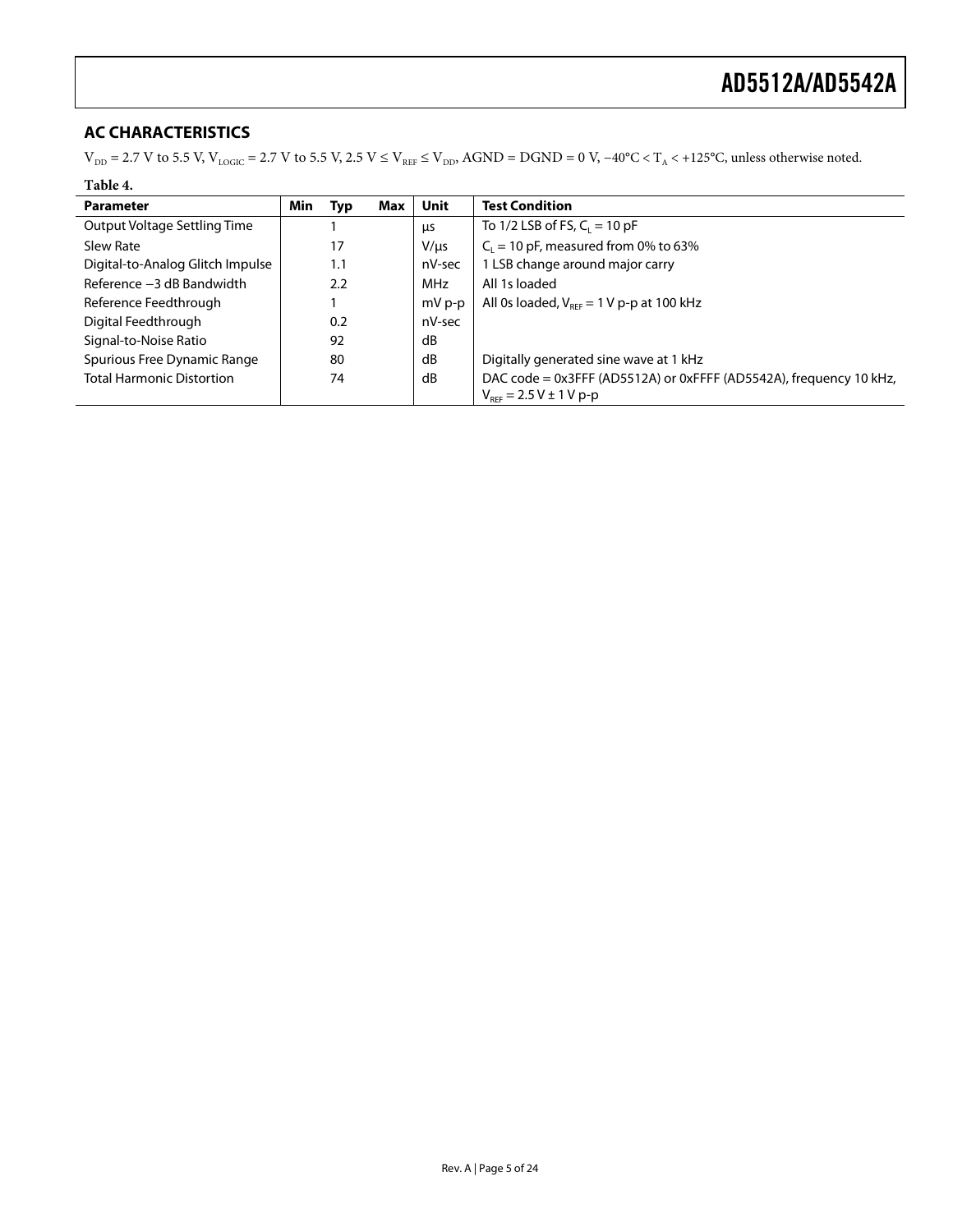#### <span id="page-5-0"></span>**TIMING CHARACTERISTICS**

 $V_{DD} = 5$  V,  $2.5$  V  $\le$  V<sub>REF</sub>  $\le$  V<sub>DD</sub>, V<sub>INH</sub> = 90% of V<sub>LOGIC</sub>, V<sub>INL</sub> = 10% of V<sub>LOGIC</sub>, AGND = DGND = 0 V, unless otherwise noted.

| Table 5.                 |                                                |                                           |             |                                                                              |
|--------------------------|------------------------------------------------|-------------------------------------------|-------------|------------------------------------------------------------------------------|
| Parameter <sup>1,2</sup> | Limit $1.8 \leq V_{\text{LOGIC}} \leq 2.7 V^3$ | Limit 2.7 $V \leq V_{LOGIC} \leq 5.5 V^4$ | <b>Unit</b> | <b>Description</b>                                                           |
| f <sub>SCLK</sub>        | 14                                             | 50                                        | MHz max     | SCLK cycle frequency                                                         |
| $\tau_1$                 | 70                                             | 20                                        | ns min      | SCLK cycle time                                                              |
| t <sub>2</sub>           | 35                                             | 10                                        | ns min      | SCLK high time                                                               |
| $t_3$                    | 35                                             | 10                                        | ns min      | <b>SCLK low time</b>                                                         |
| t <sub>4</sub>           | 5                                              | 5                                         | ns min      | CS low to SCLK high setup                                                    |
| t <sub>5</sub>           | 5                                              | 5                                         | ns min      | CS high to SCLK high setup                                                   |
| $t_6$                    | 5                                              | 5                                         | ns min      | SCLK high to CS low hold time                                                |
| $t_7$                    | 10                                             | 5                                         | ns min      | SCLK high to $\overline{CS}$ high hold time                                  |
| $t_8$                    | 35                                             | 10                                        | ns min      | Data setup time                                                              |
| tg                       | 5                                              | 4                                         | ns min      | Data hold time ( $V_{INH}$ = 90% of $V_{DD}$ , $V_{INL}$ = 10% of $V_{DD}$ ) |
| tg                       | 5                                              | 5                                         | ns min      | Data hold time ( $V_{INH}$ = 3 V, $V_{INL}$ = 0 V)                           |
| $t_{10}$                 | 20                                             | 20                                        | ns min      | LDAC pulsewidth                                                              |
| $t_{11}$                 | 10                                             | 10                                        | ns min      | $\overline{\mathsf{CS}}$ high to LDAC low setup                              |
| $t_{12}$                 | 15                                             | 15                                        | ns min      | CS high time between active periods                                          |
| $t_{13}$                 | 15                                             | 15                                        | ns          | CLR pulsewidth                                                               |

<sup>1</sup> Guaranteed by design and characterization, not production tested.<br><sup>2</sup> All input signals are specified with t<sub>R</sub> = t<sub>F</sub> = 1 ns/V and timed from a voltage level of (V<sub>INL</sub> + V<sub>INH</sub>)/2.<br><sup>3</sup> –40°C < T, < +105°C

<sup>3</sup> −40°C < T<sub>A</sub> < +105°C.<br><sup>4</sup> −40°C < T<sub>A</sub> < +125°C.



<span id="page-5-1"></span>Figure 3. Timing Diagram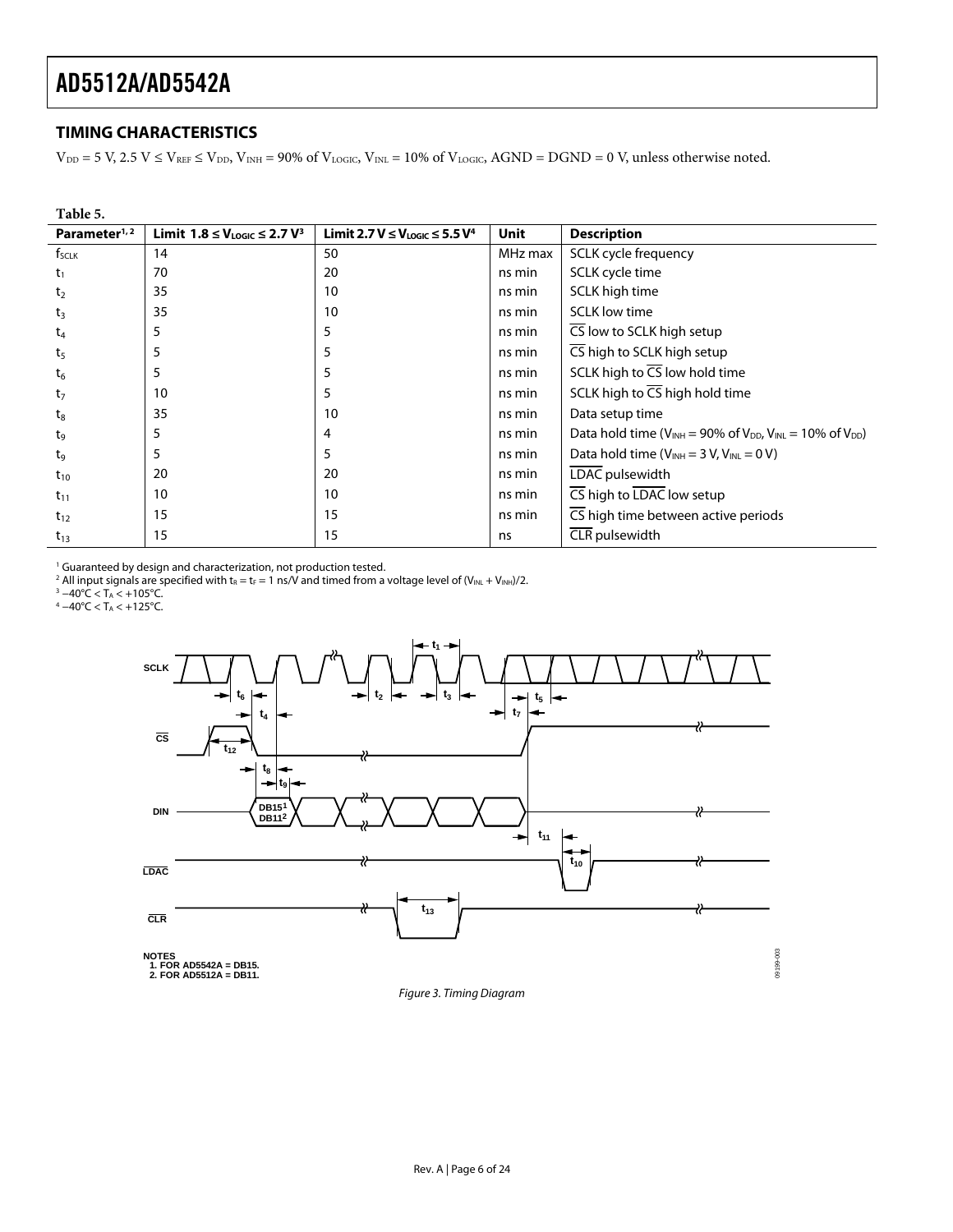### <span id="page-6-0"></span>ABSOLUTE MAXIMUM RATINGS

 $T_A = 25$ °C, unless otherwise noted.

#### **Table 6.**

| Parameter                                 | Rating                               |
|-------------------------------------------|--------------------------------------|
| $V_{DD}$ to AGND                          | $-0.3 V$ to $+6V$                    |
| Digital Input Voltage to DGND             | $-0.3$ V to V <sub>pp</sub> + 0.3 V  |
| $V_{\text{out}}$ to AGND                  | $-0.3$ V to V <sub>pp</sub> + 0.3 V  |
| AGNDF, AGNDS to DGND                      | $-0.3$ V to $+0.3$ V                 |
| Input Current to Any Pin Except Supplies  | $±10$ mA                             |
| <b>Operating Temperature Range</b>        |                                      |
| AD5512A Industrial (A Version)            | $-40^{\circ}$ C to $+125^{\circ}$ C  |
| AD5542A Industrial (A, B Versions)        | $-40^{\circ}$ C to $+85^{\circ}$ C   |
| Storage Temperature Range                 | $-65^{\circ}$ C to $+150^{\circ}$ C  |
| Maximum Junction Temperature ( $T_1$ max) | $150^{\circ}$ C                      |
| Package Power Dissipation                 | $(T_1 \text{max} - T_4)/\theta_{14}$ |
| Thermal Impedance, $\theta_{14}$          |                                      |
| TSSOP (RU-16)                             | $113^{\circ}$ C/W                    |
| LFCSP (CP-16-22)                          | 73°C/W                               |
| LFCSP (CP-10-9)                           | 74°C/W                               |
| Lead Temperature, Soldering               |                                      |
| Peak Temperature <sup>1</sup>             | $260^{\circ}$ C                      |
| ESD <sup>2</sup>                          | 5 kV                                 |

Stresses above those listed under Absolute Maximum Ratings may cause permanent damage to the device. This is a stress rating only; functional operation of the device at these or any other conditions above those indicated in the operational section of this specification is not implied. Exposure to absolute maximum rating conditions for extended periods may affect device reliability.

#### <span id="page-6-1"></span>**ESD CAUTION**



ESD (electrostatic discharge) sensitive device.<br>Charged devices and circuit boards can discharge without detection. Although this product features patented or proprietary protection circuitry, damage<br>may occur on devices subjected to high energy ESD. Therefore, proper ESD precautions should be taken to avoid performance degradation or loss of functionality.

<sup>1</sup> As per JEDEC Standard 20.

<sup>2</sup> HBM classification.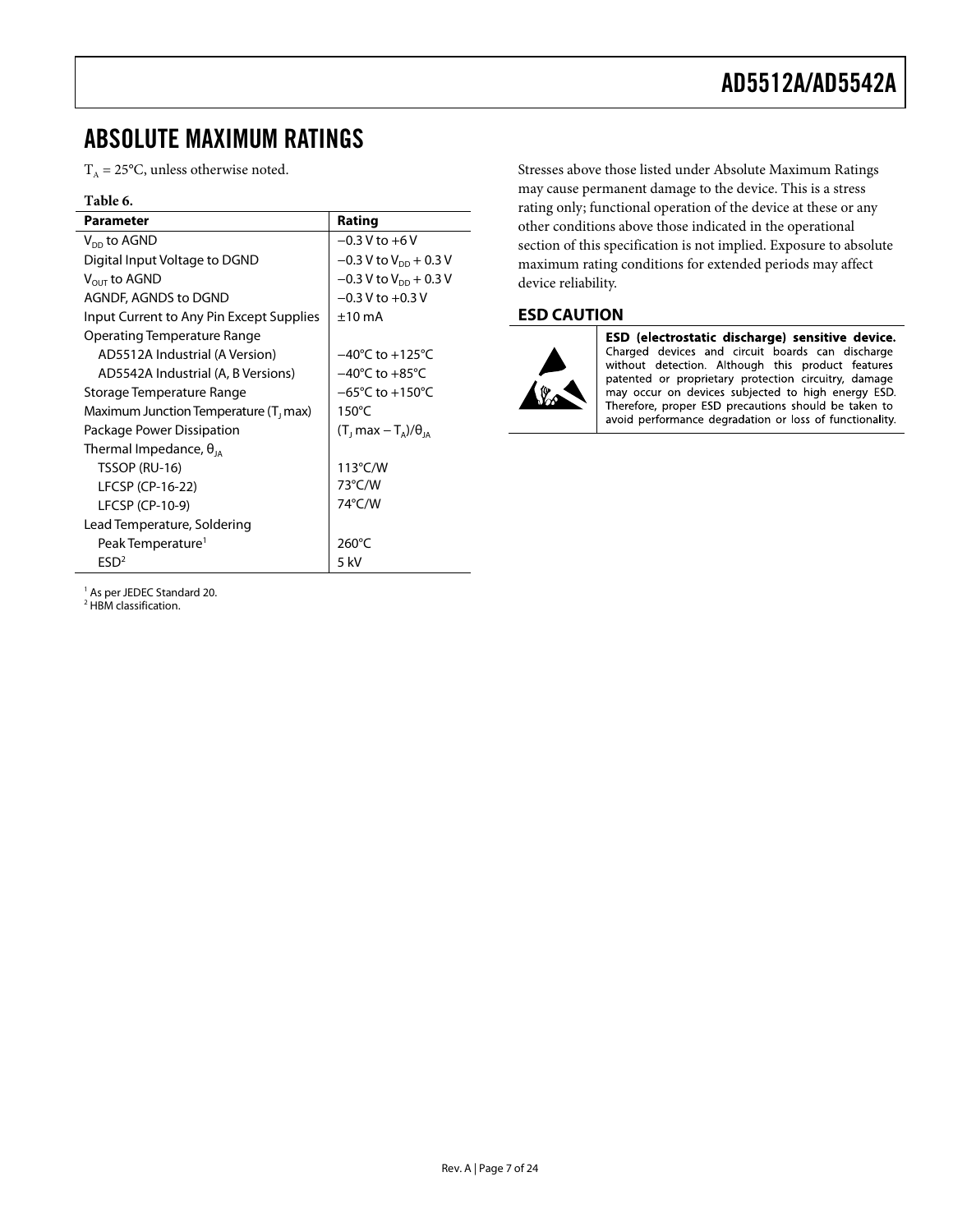## <span id="page-7-0"></span>PIN CONFIGURATION AND FUNCTION DESCRIPTIONS





*Figure 4. AD5512A/AD5542A 16-Lead LFCSP Pin Configuration*

#### *Figure 5. AD5542A-1 10-Lead LFCSP Pin Configuration*

#### **Table 7. AD5512A/AD5542A Pin Function Descriptions**

| Pin No.           |                |                          |                                                                                                                                                                                                                       |
|-------------------|----------------|--------------------------|-----------------------------------------------------------------------------------------------------------------------------------------------------------------------------------------------------------------------|
| 16-Lead           | 10-Lead        |                          |                                                                                                                                                                                                                       |
| <b>LFCSP</b>      | <b>LFCSP</b>   | <b>Mnemonic</b>          | <b>Description</b>                                                                                                                                                                                                    |
| $\mathbf{1}$      | 6              | $V_{OUT}$                | Analog Output Voltage from the DAC.                                                                                                                                                                                   |
| 2                 |                | <b>AGNDF</b>             | Ground Reference Point for Analog Circuitry (Force).                                                                                                                                                                  |
| 3                 |                | <b>AGNDS</b>             | Ground Reference Point for Analog Circuitry (Sense).                                                                                                                                                                  |
| 4                 |                | <b>REFS</b>              | Voltage Reference Input (Sense) for the DAC. Connect to an external 2.5 V reference. Reference can<br>range from 2 V to $V_{\text{no}}$ .                                                                             |
| 5                 |                | <b>REFF</b>              | Voltage Reference Input (Force) for the DAC. Connect to an external 2.5 V reference. Reference can<br>range from 2 V to $V_{DD}$ .                                                                                    |
| 6                 | $\overline{2}$ | $\overline{\mathsf{CS}}$ | Logic Input Signal. The chip select signal is used to frame the serial data input.                                                                                                                                    |
| 7                 |                | <b>NC</b>                | No Connect.                                                                                                                                                                                                           |
| 8                 | 3              | <b>SCLK</b>              | Clock Input. Data is clocked into the input register on the rising edge of SCLK. Duty cycle must be<br>between 40% and 60%.                                                                                           |
| 9                 | 4              | <b>DIN</b>               | Serial Data Input. This device accepts 16-bit words. Data is clocked into the input register on the<br>rising edge of SCLK.                                                                                           |
| 10                | 5              | <b>CLR</b>               | Asynchronous Clear Input. The CLR input is falling edge sensitive. When CLR is low, all LDAC pulses<br>are ignored. When $\overline{CLR}$ is activated, the DAC register is cleared to the model selectable midscale. |
| 11                |                | <b>LDAC</b>              | LDAC Input. When this input is taken low, the DAC register is simultaneously updated with the<br>contents of the input register.                                                                                      |
| $12 \overline{ }$ |                | <b>DGND</b>              | Digital Ground. Ground reference for digital circuitry.                                                                                                                                                               |
| 13                | 7              | <b>INV</b>               | Connection to the Internal Scaling Resistors of the DAC. Connect the INV pin to the external op<br>amps inverting input in bipolar mode.                                                                              |
| 14                |                | $V_{\text{LOGIC}}$       | Logic Power Supply.                                                                                                                                                                                                   |
| 15                | 9              | $V_{DD}$                 | Analog Supply Voltage, $5V \pm 10\%$ .                                                                                                                                                                                |
| 16                | 8              | $R_{FB}$                 | Feedback Resistor Pin. In bipolar mode, connect this pin to the external op amp output.                                                                                                                               |
|                   | 1              | <b>REF</b>               | Voltage Reference Input for the DAC. Connect this pin to an external 2.5 V reference. Reference can<br>range from 2 V to $V_{DD}$ .                                                                                   |
|                   | 10             | <b>GND</b>               | Ground.                                                                                                                                                                                                               |
|                   | EPAD           | <b>Exposed Pad</b>       | The exposed pad should be tied to the point of lowest potential, in this case, GND.                                                                                                                                   |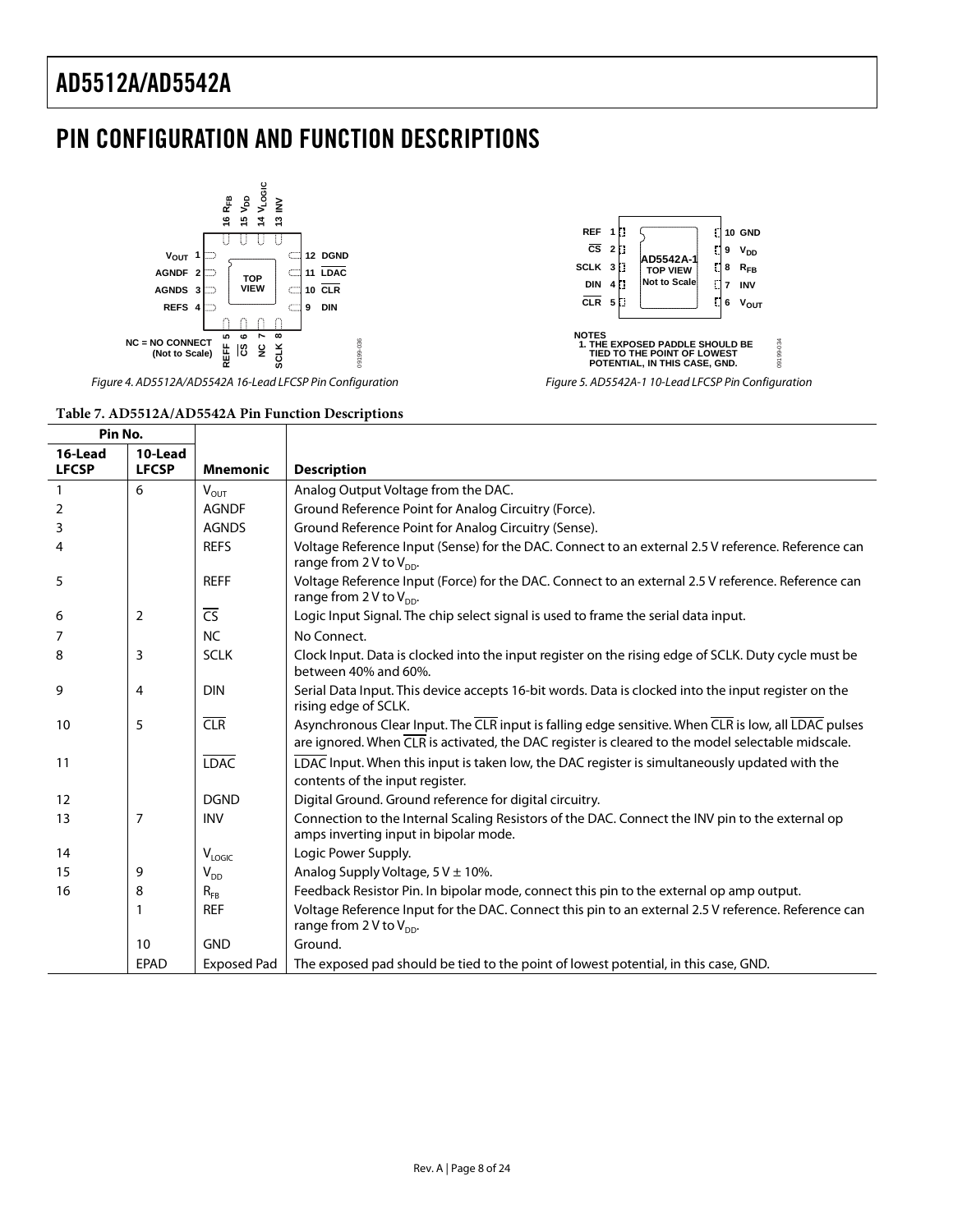

*Figure 6. AD5542A 16-Lead TSSOP Pin Configuration*

| Pin No. | <b>Mnemonic</b>        | <b>Description</b>                                                                                                                                                                                                                              |
|---------|------------------------|-------------------------------------------------------------------------------------------------------------------------------------------------------------------------------------------------------------------------------------------------|
|         | $R_{FB}$               | Feedback Resistor Pin. In bipolar mode, connect this pin to the external op amp output.                                                                                                                                                         |
| 2       | $V_{OUT}$              | Analog Output Voltage from the DAC.                                                                                                                                                                                                             |
| 3       | <b>AGNDF</b>           | Ground Reference Point for Analog Circuitry (Force).                                                                                                                                                                                            |
| 4       | <b>AGNDS</b>           | Ground Reference Point for Analog Circuitry (Sense).                                                                                                                                                                                            |
| 5       | <b>REFS</b>            | Voltage Reference Input (Sense) for the DAC. Connect to an external 2.5 V reference. Reference can range from<br>2 V to $V_{DD}$ .                                                                                                              |
| 6       | <b>REFF</b>            | Voltage Reference Input (Force) for the DAC. Connect to an external 2.5 V reference. Reference can range from<br>2 V to $V_{DD}$ .                                                                                                              |
| 7       | NC                     | No Connect.                                                                                                                                                                                                                                     |
| 8       | $\overline{\text{CS}}$ | Logic Input Signal. The chip select signal is used to frame the serial data input.                                                                                                                                                              |
| 9       | <b>SCLK</b>            | Clock Input. Data is clocked into the input register on the rising edge of SCLK. Duty cycle must be between 40%<br>and 60%.                                                                                                                     |
| 10      | <b>DIN</b>             | Serial Data Input. This device accepts 16-bit words. Data is clocked into the input register on the rising edge of SCLK.                                                                                                                        |
| 11      | CLR                    | Asynchronous Clear Input. The $\overline{CLR}$ input is falling edge sensitive. When $\overline{CLR}$ is low, all $\overline{LDAC}$ pulses are ignored.<br>When CLR is activated, the DAC register is cleared to the model selectable midscale. |
| 12      | <b>LDAC</b>            | LDAC Input. When this input is taken low, the DAC register is simultaneously updated with the contents of the<br>input register.                                                                                                                |
| 13      | <b>DGND</b>            | Digital Ground. Ground reference for digital circuitry.                                                                                                                                                                                         |
| 14      | <b>INV</b>             | Connection to the Internal Scaling Resistors of the DAC. Connect the INV pin to the external op amps inverting<br>input in bipolar mode.                                                                                                        |
| 15      | $V_{LOGIC}$            | Logic Power Supply.                                                                                                                                                                                                                             |
| 16      | $V_{DD}$               | Analog Supply Voltage, $5V \pm 10\%$ .                                                                                                                                                                                                          |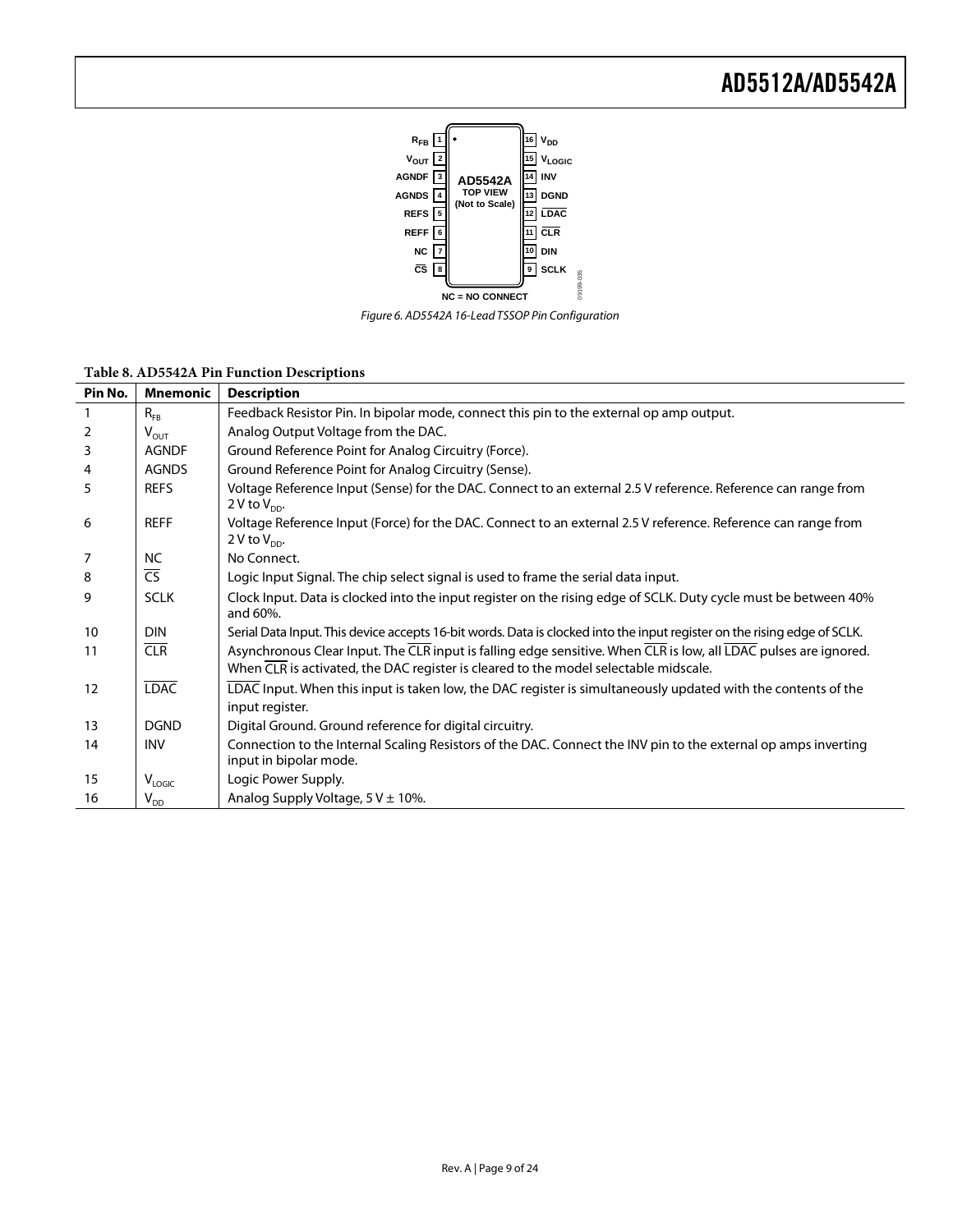## <span id="page-9-0"></span>TYPICAL PERFORMANCE CHARACTERISTICS





<span id="page-9-1"></span>

*Figure 8. AD5542A Integral Nonlinearity vs. Temperature*







<span id="page-9-2"></span>



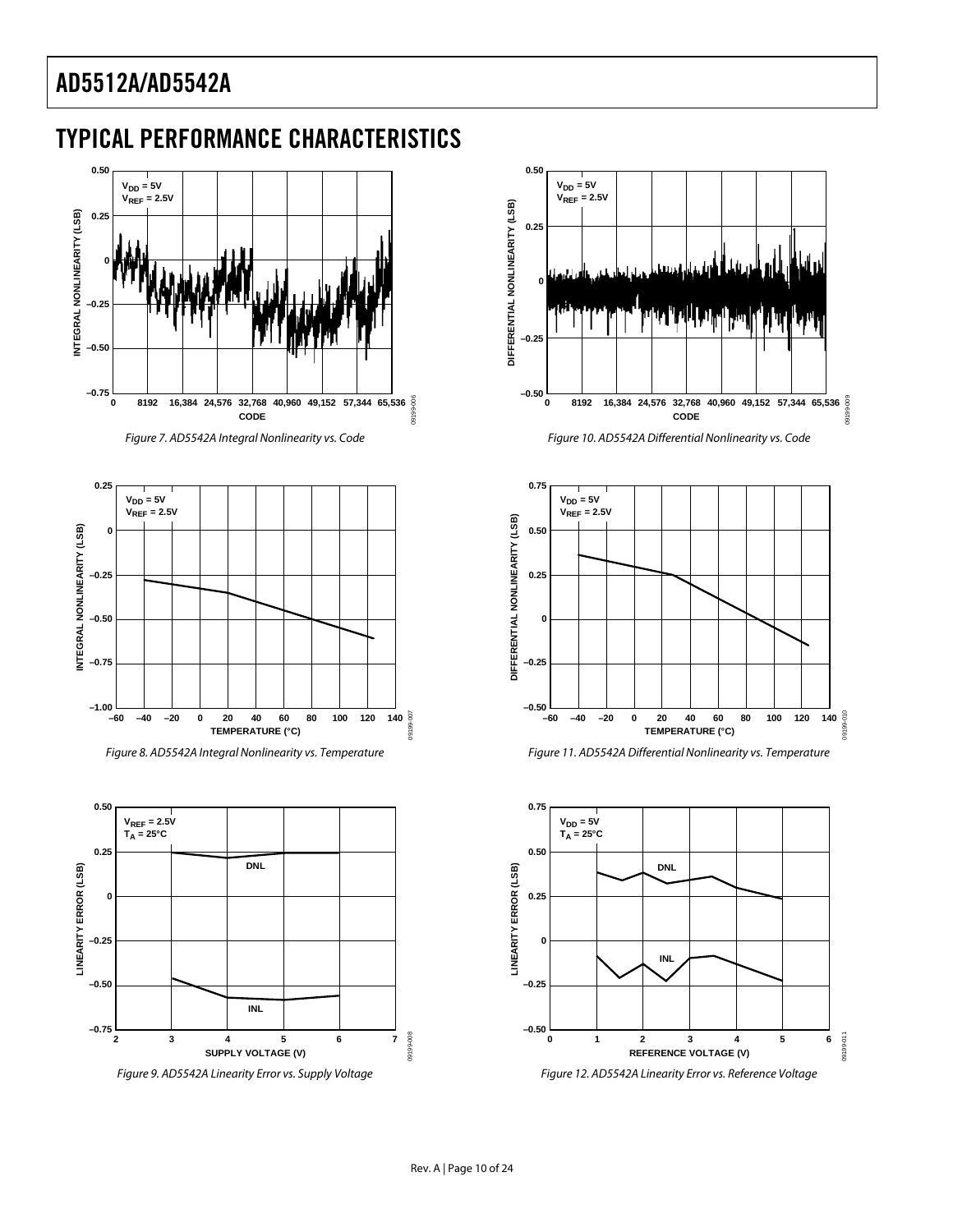

*Figure 13. AD5512A/AD5542A Gain Error vs. Temperature*



*Figure 14. AD5512A/AD5542A Supply Current vs. Temperature*



*Figure 15. AD5512A/AD5542A Supply Current vs. Digital Input Voltage*



*Figure 16. AD5512A/AD5542A Zero-Code Error vs. Temperature*



*Figure 17. AD5512A/AD5542A Supply Current vs. Reference Voltage or Supply Voltage*



*Figure 18. AD5512A/AD5542A Reference Current vs. Code*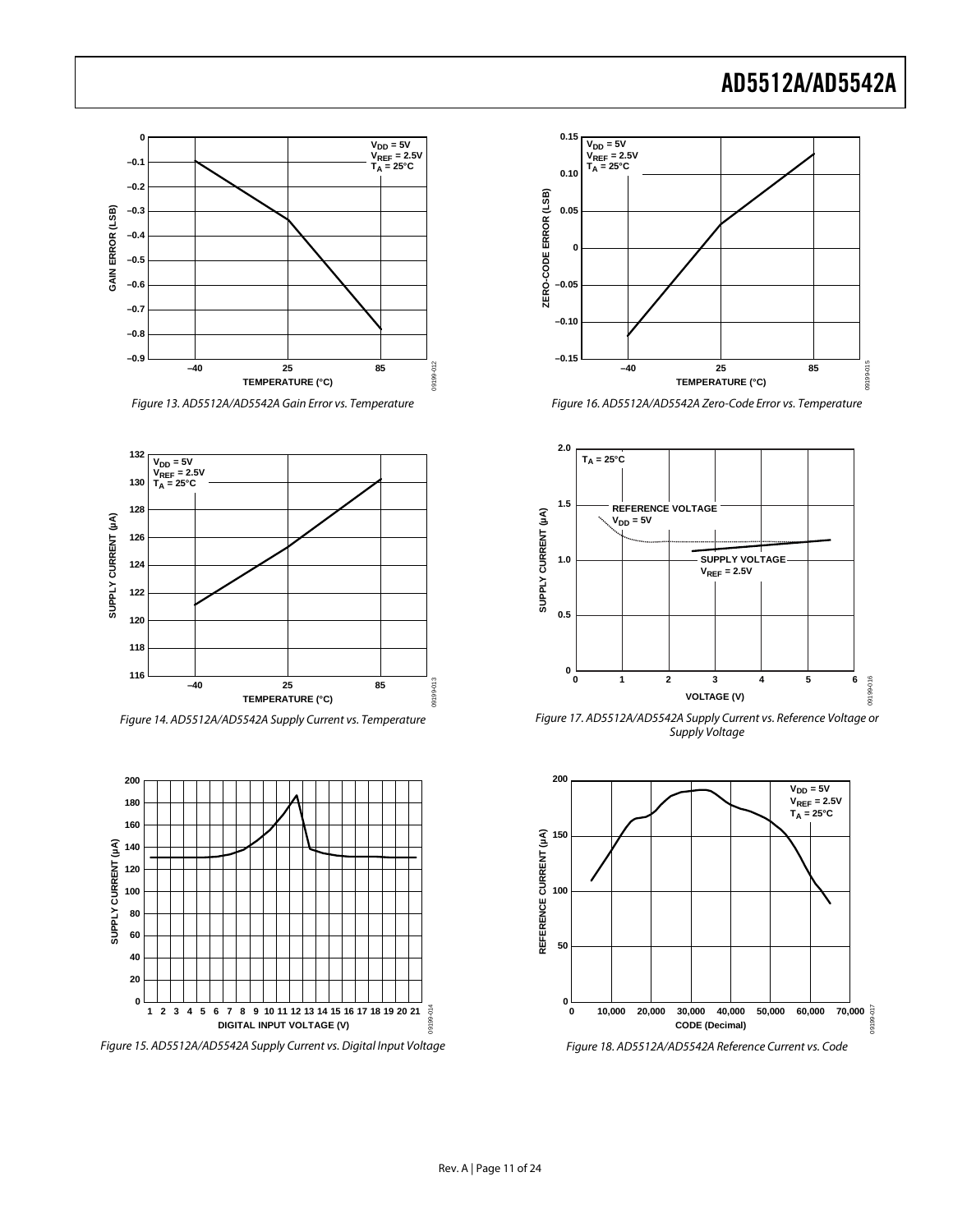

*Figure 19. AD5512A/AD5542A Digital Feedthrough*

<span id="page-11-1"></span>

<span id="page-11-0"></span>*Figure 20. AD5512A/AD5542A Digital-to-Analog Glitch Impulse*



*Figure 21. AD5512A/AD5542A Large Signal Settling Time*



*Figure 22. AD5512A/AD5542A Small Signal Settling Time*



*Figure 23. AD5512A/AD5542A Analog Supply Current Histogram*



*Figure 24. AD5512A/AD5542A Digital Supply Current Histogram*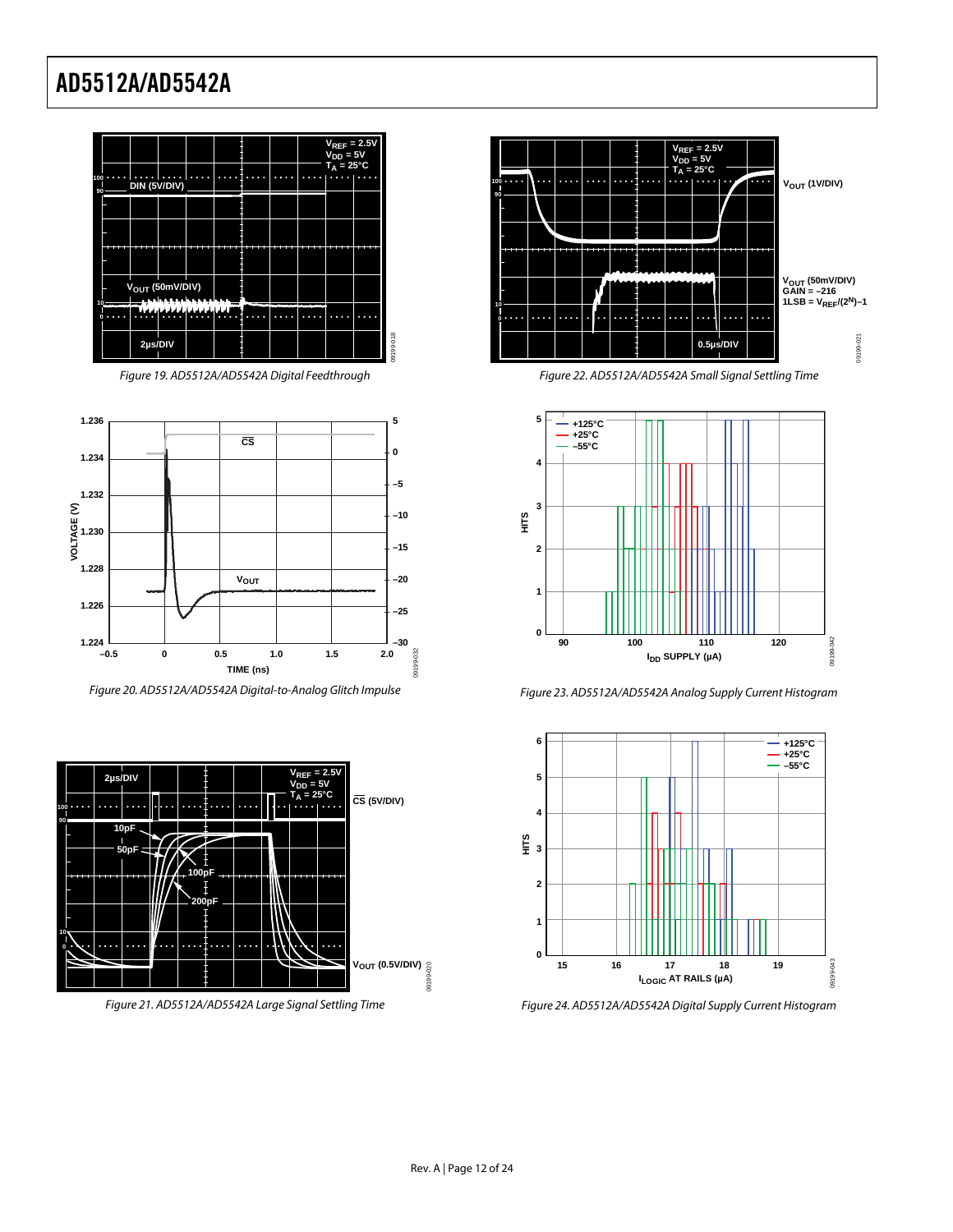



*Figure 26. AD5512A/AD5542A Noise Spectral Density vs. Frequency,1 kHz* 



*Figure 27. AD5512A/AD5542A Noise Spectral Density vs. Frequency, 10 kHz*



*Figure 28. AD5512A/AD5542A Total Harmonic Distortion* 



*Figure 29. AD5512A/AD5542A Multiplying Bandwidth*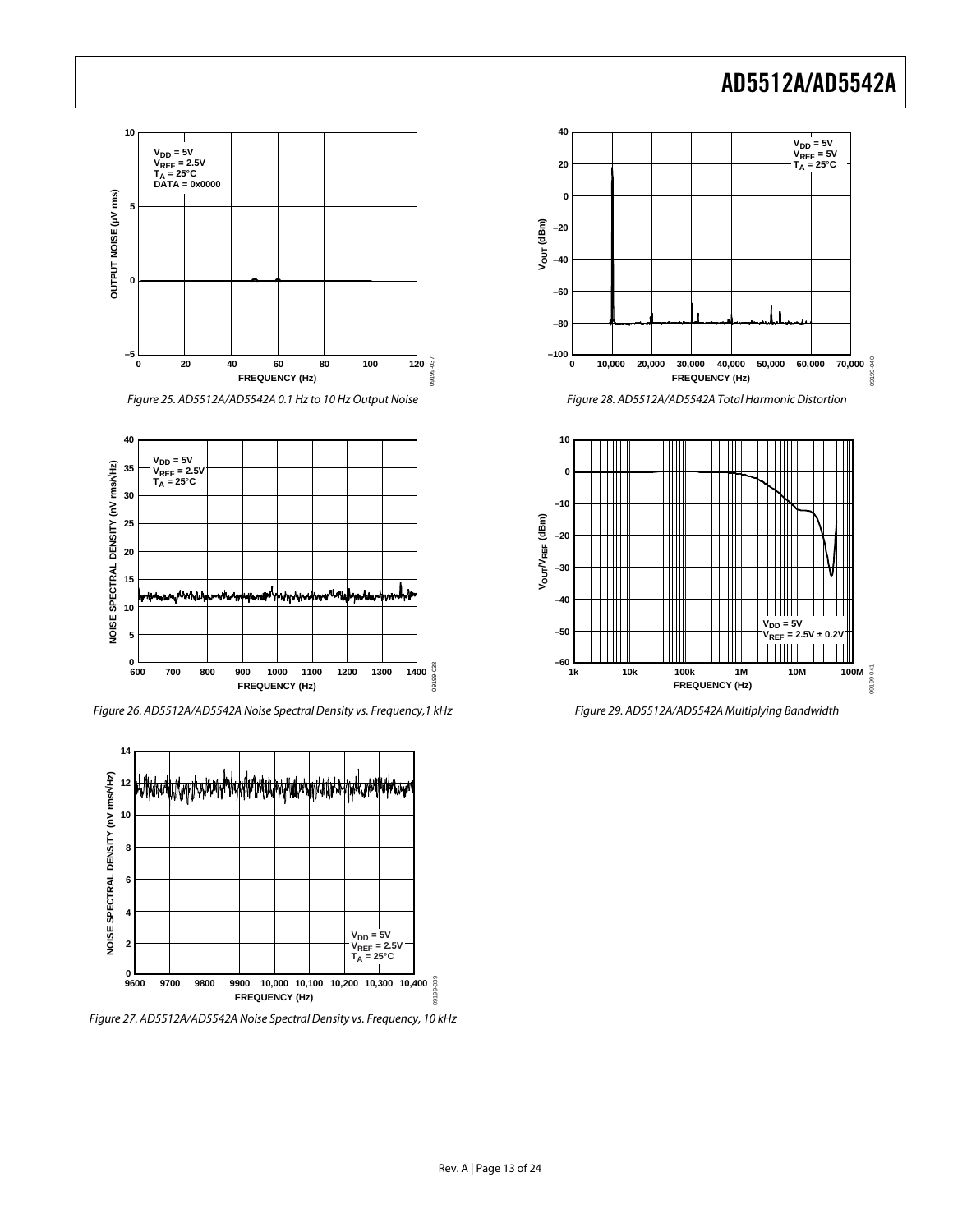### <span id="page-13-0"></span>**TERMINOLOGY**

#### **Relative Accuracy or Integral Nonlinearity (INL)**

For the DAC, relative accuracy or INL is a measure of the maximum deviation, in LSBs, from a straight line passing through the endpoints of the DAC transfer function. A typical INL vs. code plot is shown in [Figure 7.](#page-9-1)

#### **Differential Nonlinearity (DNL)**

DNL is the difference between the measured change and the ideal 1 LSB change between any two adjacent codes. A specified differential nonlinearity of ±1 LSB maximum ensures monotonicity. A typical DNL vs. code plot is shown i[n Figure 10.](#page-9-2)

#### **Gain Error**

Gain error is the difference between the actual and ideal analog output range, expressed as a percent of the full-scale range. It is the deviation in slope of the DAC transfer characteristic from ideal.

#### **Gain Error Temperature Coefficient**

Gain error temperature coefficient is a measure of the change in gain error with changes in temperature. It is expressed in ppm/°C.

#### **Zero-Code Error**

Zero-code error is a measure of the output error when zero code is loaded to the DAC register.

#### **Zero-Code Temperature Coefficient**

This is a measure of the change in zero-code error with a change in temperature. It is expressed in mV/°C.

#### **Digital-to-Analog Glitch Impulse**

Digital-to-analog glitch impulse is the impulse injected into the analog output when the input code in the DAC register changes state. It is normally specified as the area of the glitch in nV-sec and is measured when the digital input code is changed by 1 LSB at the major carry transition. A digital-to-analog glitch impulse plot is shown i[n Figure 20.](#page-11-0)

#### **Digital Feedthrough**

Digital feedthrough is a measure of the impulse injected into the analog output of the DAC from the digital inputs of the DAC, but it is measured when the DAC output is not updated. CS is held high while the SCLK and DIN signals are toggled. It is specified in nV-sec and is measured with a full-scale code change on the data bus, that is, from all 0s to all 1s and vice versa. A typical digital feedthrough plot is shown in [Figure](#page-11-1) 19.

#### **Power Supply Rejection Ratio (PSRR)**

PSRR indicates how the output of the DAC is affected by changes in the power supply voltage. The power supply rejection ratio is quoted in terms of percent change in output per percent change in  $\mathrm{V_{\textrm{DD}}}$  for full-scale output of the DAC.  $\mathrm{V_{\textrm{DD}}}$  is varied by  $\pm 10\% .$ 

#### **Reference Feedthrough**

Reference feedthrough is a measure of the feedthrough from the  $V_{REF}$  input to the DAC output when the DAC is loaded with all 0s. A 100 kHz, 1 V p-p is applied to  $V_{RFE}$ . Reference feedthrough is expressed in mV p-p.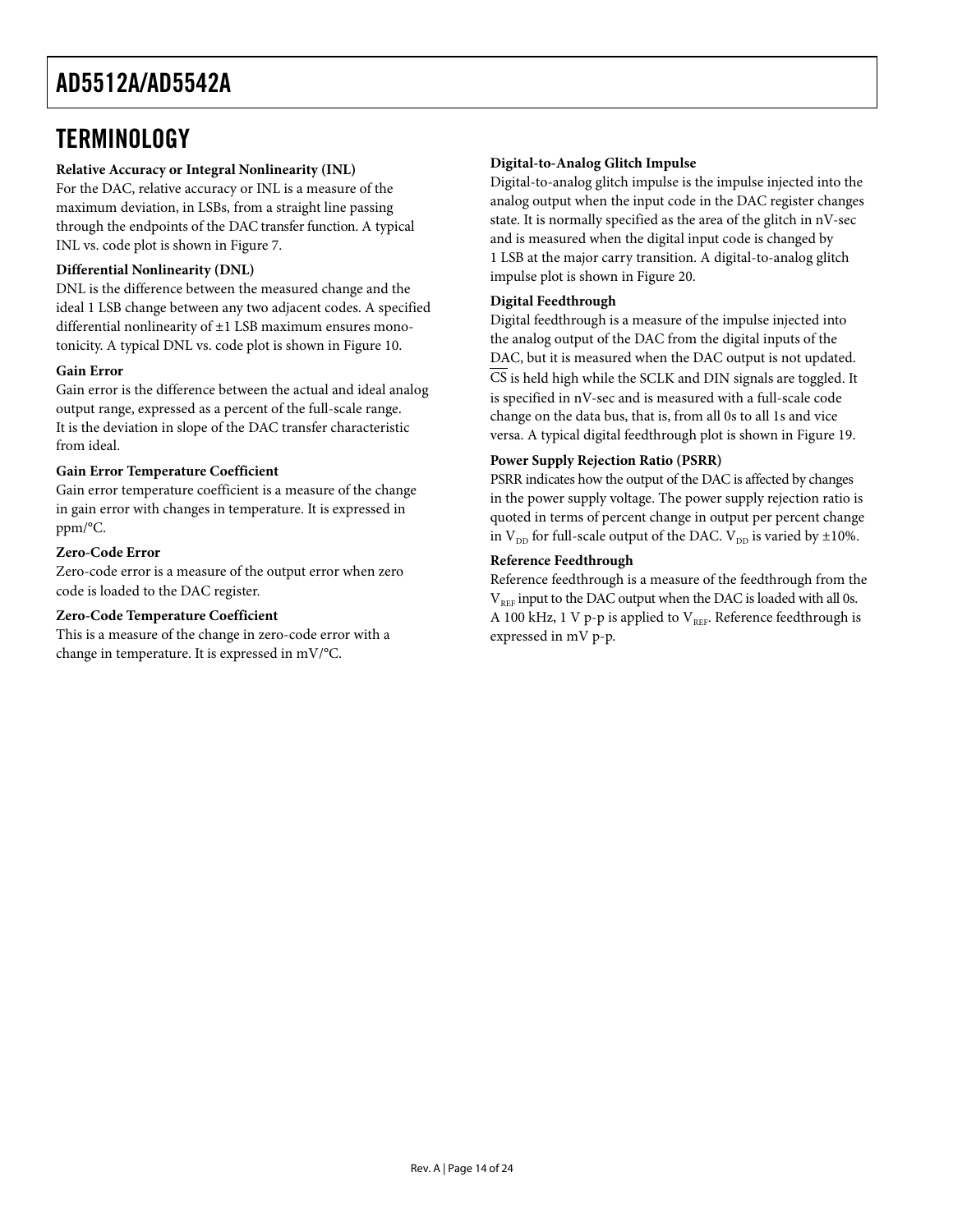### <span id="page-14-0"></span>THEORY OF OPERATION

The AD5512A/AD5542A are single, 12-/16-bit, serial input, voltage output DACs. They operate from a single supply ranging from 2.7 V to 5 V and consume typically 125 µA with a supply of 5 V. Data is written to these devices in a 12-bit (AD5512A) or 16-bit (AD5542A) word format, via a 3- or 4-wire serial interface. To ensure a known power-up state, these parts are designed with a power-on reset function. In unipolar mode, the output is reset to midscale; in bipolar mode, the output is set to 0 V. Kelvin sense connections for the reference and analog ground are included on the AD5512A/ AD5542A.

### <span id="page-14-1"></span>**DIGITAL-TO-ANALOG SECTION**

The DAC architecture consists of two matched DAC sections. A simplified circuit diagram is shown i[n Figure 30.](#page-14-4) The DAC architecture of the AD5512A/AD5542A is segmented. The four MSBs of the 16-bit (AD5542A)/12-bit (AD5512A) data-word are decoded to drive 15 switches, E1 to E15. Each switch connects one of 15 matched resistors to either AGND or  $V_{RFE}$ . The remaining 12 bits of the data-word drive the S0 to S11 switches of a 12-bit voltage mode R-2R ladder network.



*Figure 30. DAC Architecture*

<span id="page-14-4"></span>With this type of DAC configuration, the output impedance is independent of code, while the input impedance seen by the reference is heavily code dependent. The output voltage is dependent on the reference voltage, as shown in the following equation:

$$
V_{OUT} = \frac{V_{REF} \times D}{2^N}
$$

where:

*D* is the decimal data-word loaded to the DAC register. *N* is the resolution of the DAC.

For a reference of 2.5 V, the equation simplifies to the following:

$$
V_{OUT} = \frac{2.5 \times D}{65,536}
$$

This gives a  $V<sub>OUT</sub>$  of 1.25 V with midscale loaded, and 2.5 V with full scale loaded to the DAC.

The LSB size is  $V_{REF}/65,536$ .

#### <span id="page-14-2"></span>**SERIAL INTERFACE**

The AD5512A/AD5542A are controlled by a versatile 3- or 4 wire serial interface that operates at clock rates of up to 50 MHz and is compatible with SPI, QSPI, MICROWIRE, and DSP interface standards. The timing diagram is shown in [Figure 3.](#page-5-1)  Input data is framed by the chip select input, CS. After a highto-low transition on  $\overline{CS}$ , data is shifted synchronously and latched into the input register on the rising edge of the serial clock, SCLK. Data is loaded MSB first in 12-bit (AD5512A) or 16-bit (AD5542A) words. After 12 (AD5512A) or 16 (AD5542A) data bits have been loaded into the serial input register, a low-to-high transition on CS transfers the contents of the shift register to the DAC. Data can be loaded to the part only while  $\overline{CS}$  is low.

The AD5512A/AD5542A have an LDAC function that allows the DAC latch to be updated asynchronously by bringing LDAC low after CS goes high. LDAC should be maintained high while data is written to the shift register. Alternatively, LDAC can be tied permanently low to update the DAC synchronously. With  $\overline{\text{LDAC}}$  tied permanently low, the rising edge of  $\overline{\text{CS}}$  loads the data to the DAC.

#### <span id="page-14-3"></span>**UNIPOLAR OUTPUT OPERATION**

These DACs are capable of driving unbuffered loads of 60 k $\Omega$ . Unbuffered operation results in low supply current, typically 300 μA, and a low offset error. The AD5512A/AD5542A provide a unipolar output swing ranging from 0 V to  $V_{REF}$ . The AD5512A/AD5542A can be configured to output both unipolar and bipolar voltages. [Figure](#page-14-5) 31 shows a typical unipolar output voltage circuit. The code table for this mode of operation is shown i[n Table](#page-14-6) 9.



<span id="page-14-6"></span><span id="page-14-5"></span>**Table 9. AD5542A Unipolar Code Table**

| <b>DAC Latch Contents</b> |     |                                                    |
|---------------------------|-----|----------------------------------------------------|
| <b>MSR</b>                | LSB | <b>Analog Output</b>                               |
| 1111 1111 1111 1111       |     | $V_{REF}$ × (65,535/65,536)                        |
| 1000 0000 0000 0000       |     | $V_{REF}$ $\times$ (32,768/65,536) = 1/2 $V_{REF}$ |
| .0000 0000 0000 0001      |     | $V_{BFE} \times (1/65,536)$                        |
| 0000 0000 0000 0000       |     | 0 V                                                |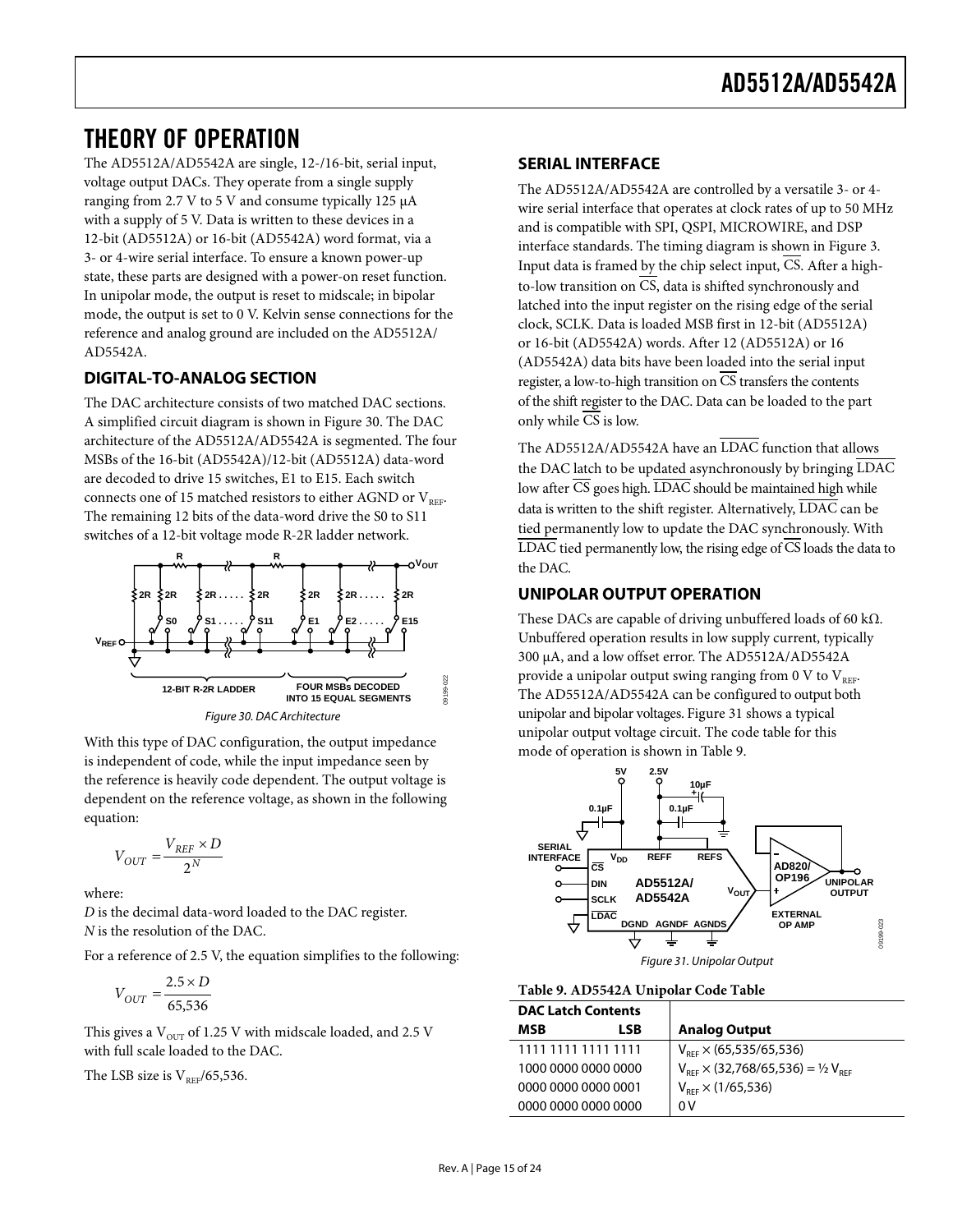Assuming a perfect reference, the unipolar worst-case output voltage can be calculated from the following equation:

$$
V_{OUT-UNI}=\frac{D}{2^N}\times \left(V_{REF}+V_{GE}\right)+V_{ZSE}+INL
$$

where:

*V*<sub>OUT−UNI</sub> is the unipolar mode worst-case output. *D* is the code loaded to DAC. *N* is the resolution of the DAC.  $V_{RFE}$  is the reference voltage applied to the part.  $V_{GE}$  is the gain error in volts.  $V_{ZSE}$  is the zero-scale error in volts.

*INL* is the integral nonlinearity in volts.

#### <span id="page-15-0"></span>**BIPOLAR OUTPUT OPERATION**

With the aid of an external op amp, the AD5512A/AD5542A can be configured to provide a bipolar voltage output. A typical circuit is shown i[n Figure 32.](#page-15-1) The matched bipolar offset resistors,  $R_{FB}$  and  $R_{INV}$ , are connected to an external op amp to achieve this bipolar output swing, typically  $R_{FB} = R_{INV} = 28$  kΩ. [Table 10](#page-15-2) shows the transfer function for this output operating mode. Also provided on the AD5542A are a set of Kelvin connections to the analog ground inputs. The example includes the [ADR421](http://www.analog.com/ADR421) 2.5 V reference and the [AD8628](http://www.analog.com/AD8628) low offset and zero-drift reference buffer.

<span id="page-15-2"></span>**Table 10. AD5542A Bipolar Code Table**

| <b>DAC Latch Contents</b> |     |                                              |
|---------------------------|-----|----------------------------------------------|
| MSB                       | LSB | <b>Analog Output</b>                         |
| 1111 1111 1111 1111       |     | $+V_{RFF} \times (32,767/32,768)$            |
| 1000 0000 0000 0001       |     | $+V_{RFF} \times (1/32,768)$                 |
| 1000 0000 0000 0000       |     | 0V                                           |
| 0111 1111 1111 1111       |     | $-V_{\text{RFF}} \times (1/32,768)$          |
| 0000 0000 0000 0000       |     | $-V_{BFF} \times (32,768/32,768) = -V_{BFF}$ |

Assuming a perfect reference, the worst-case bipolar output voltage can be calculated from the following equation:

$$
V_{OUT-BIP} = \frac{[(V_{OUT-UNI} + V_{OS})(2 + RD) - V_{REF}(1 + RD)]}{\frac{1 + (2 + RD)}{A}}
$$

where:

*V*<sub>OUT−BIP</sub> is the bipolar mode worst-case output *V*<sub>OUT−UNI</sub> is the unipolar mode worst-case output.  $V_{OS}$  is the external op amp input offset voltage.  $RD$  is the  $R_{FB}$  and  $R_{INV}$  resistor matching error. *A* is the op amp open-loop gain.

<span id="page-15-1"></span>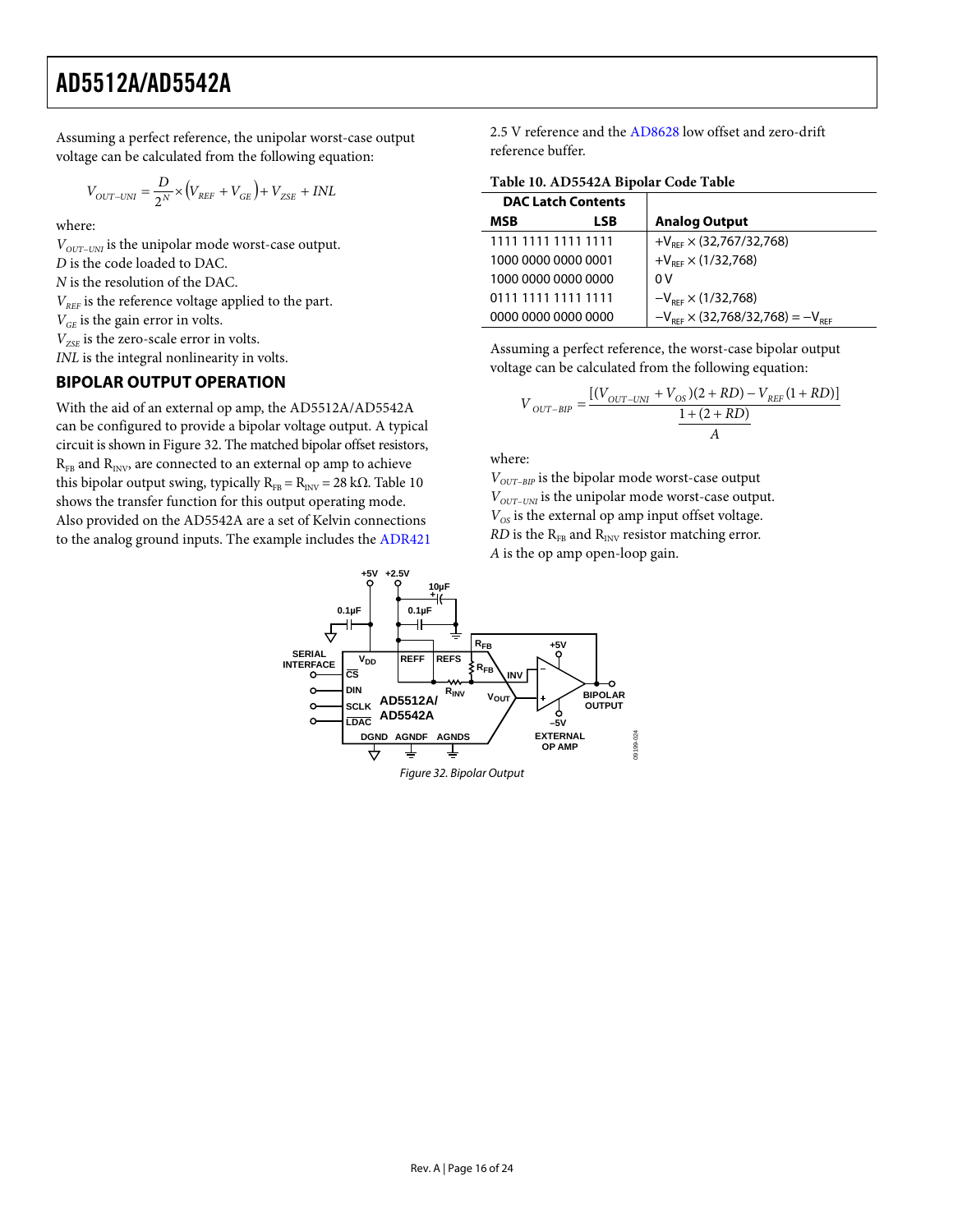#### <span id="page-16-0"></span>**OUTPUT AMPLIFIER SELECTION**

For bipolar mode, a precision amplifier should be used and supplied from a dual power supply. This provides the  $\pm V_{REF}$ output. In a single-supply application, selection of a suitable op amp may be more difficult because the output swing of the amplifier does not usually include the negative rail, in this case, AGND. This can result in some degradation of the specified performance unless the application does not use codes near zero.

The selected op amp must have a very low-offset voltage (the DAC LSB is 38 μV for the AD5542A with a 2.5 V reference) to eliminate the need for output offset trims. Input bias current should also be very low because the bias current, multiplied by the DAC output impedance (approximately 6 k $\Omega$ ), adds to the zero-code error. Rail-to-rail input and output performance is required. For fast settling, the slew rate of the op amp should not impede the settling time of the DAC. Output impedance of the DAC is constant and code-independent, but to minimize gain errors, the input impedance of the output amplifier should be as high as possible. The amplifier should also have a 3 dB bandwidth of 1 MHz or greater. The amplifier adds another time constant to the system, thus increasing the settling time of the output. A higher 3 dB amplifier bandwidth results in a shorter effective settling time of the combined DAC and amplifier.

### <span id="page-16-1"></span>**FORCE SENSE AMPLIFIER SELECTION**

Use single-supply, low-noise amplifiers. A low-output impedance at high frequencies is preferred because the amplifiers must be able to handle dynamic currents of up to ±20 mA.

#### <span id="page-16-2"></span>**REFERENCE AND GROUND**

Because the input impedance is code-dependent, the reference pin should be driven from a low impedance source. The AD5512A/AD5542A operate with a voltage reference ranging from 2 V to  $V_{DD}$ . References below 2 V result in reduced accuracy. The full-scale output voltage of the DAC is determined by the reference. [Table](#page-14-6) 9 an[d Table 10](#page-15-2) outline the analog output voltage or particular digital codes. For optimum performance, Kelvin sense connections are provided on the AD5512A/AD5542A.

If the application doesn't require separate force and sense lines, tie the lines close to the package to minimize voltage drops between the package leads and the internal die.

#### <span id="page-16-3"></span>**POWER-ON RESET**

The AD5512A/AD5542A have a power-on reset function to ensure that the output is at a known state on power-up. On power-up, the DAC register contains all 0s until the data is loaded from the serial register. However, the serial register is not cleared on power-up; therefore, its contents are undefined. When loading data initially to the DAC, 16 bits or more should be loaded to prevent erroneous data appearing on the output. If more than 16 bits are loaded, the last 16 are kept, and if less than 16 bits are loaded, bits remain from the previous word. If the AD5512A/AD5542A must be interfaced with data shorter than 16 bits, the data should be padded with 0s at the LSBs.

### <span id="page-16-4"></span>**POWER SUPPLY AND REFERENCE BYPASSING**

For accurate high-resolution performance, it is recommended that the reference and supply pins be bypassed with a 10 μF tantalum capacitor in parallel with a 0.1 μF ceramic capacitor.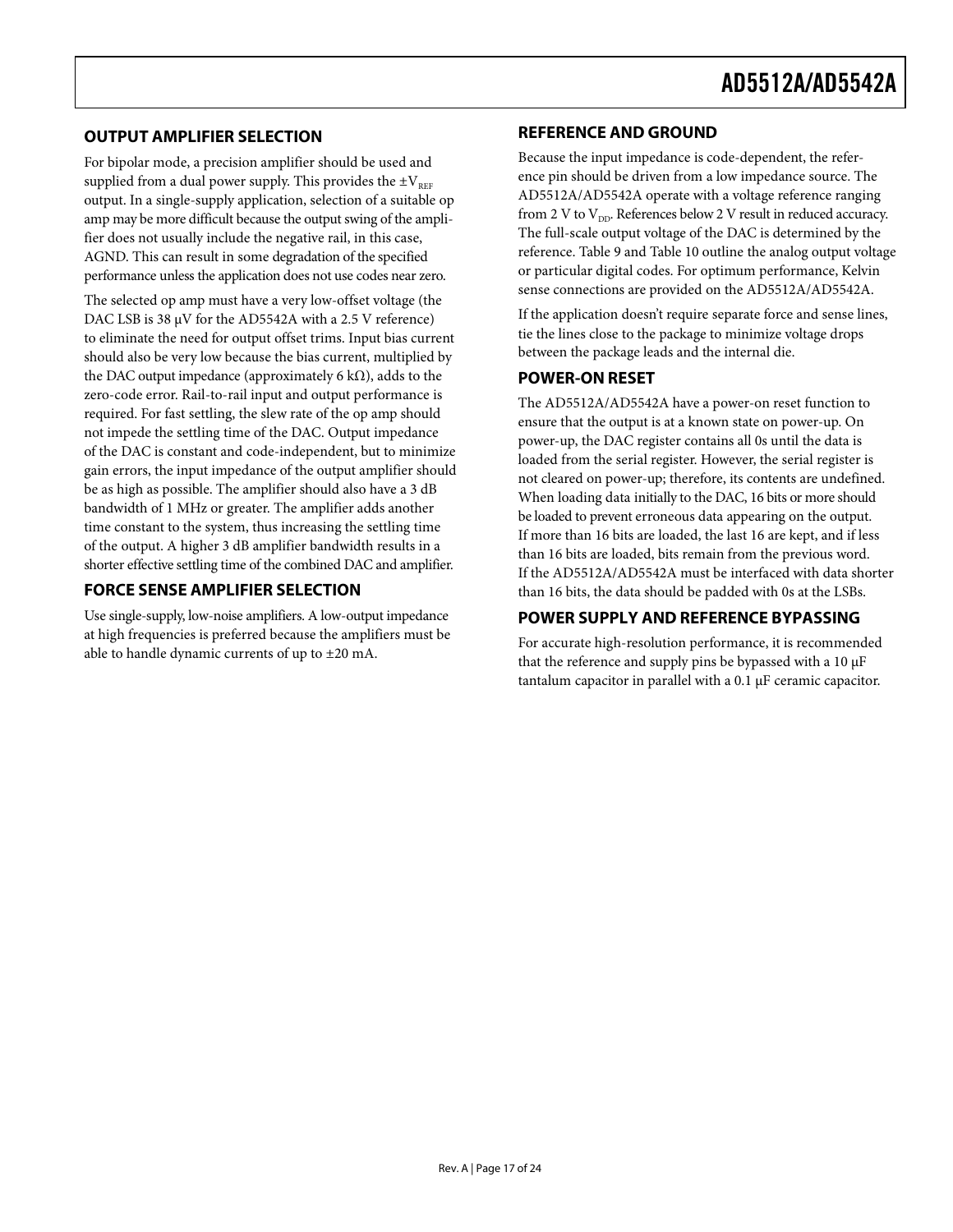### <span id="page-17-0"></span>APPLICATIONS INFORMATION **MICROPROCESSOR INTERFACING**

<span id="page-17-1"></span>Microprocessor interfacing to the AD5512A/AD5542A is via a serial bus that uses standard protocol that is compatible with DSP processors and microcontrollers. The communications channel requires a 3- or 4-wire interface consisting of a clock signal, a data signal, and a synchronization signal. The AD5512A/AD5542A require a 16-bit data-word with data valid on the rising edge of SCLK. The DAC update can be done automatically when all the data is clocked in, or it can be done under the control of the LDAC.

### <span id="page-17-2"></span>**AD5512A/AD5542A TO ADSP-BF531 INTERFACE**

The SPI interface of the AD5512A/AD5542A is designed to be easily connected to industry-standard DSPs and microcontrollers. [Figure 33](#page-17-7) shows how the AD5512A/AD5542A can be connected to the Analog Devices, Inc., Blackfin® DSP. The Blackfin has an integrated SPI port that can be connected directly to the SPI pins of the AD5512A/AD5542A.



*Figure 33. AD5512A/AD5542A to ADSP-BF531 Interface*

### <span id="page-17-7"></span><span id="page-17-3"></span>**AD5512A/AD5542A TO SPORT INTERFACE**

The Analog Devices ADSP-BF527 has one SPORT serial port. [Figure 34](#page-17-8) shows how one SPORT interface can be used to control the AD5512A/AD5542A.



<span id="page-17-8"></span>*Figure 34. AD5512A/AD5542A to ADSP-BF527 Interface*

#### <span id="page-17-4"></span>**AD5512A/AD5542ATO 68HC11/68L11 INTERFACE**

[Figure 35](#page-17-9) shows a serial interface between the AD5512A/ AD5542A and the 68HC11/68L11 microcontroller. SCK of the 68HC11/68L11 drives the SCLK of the DAC, and the MOSI output drives the serial data line serial DIN. The CS signal is driven from one of the port lines. The 68HC11/68L11 is configured for master mode:  $MSTR = 1$ ,  $CPOL = 0$ , and  $CPHA =$ 0. Data appearing on the MOSI output is valid on the rising edge of SCK.



#### <span id="page-17-9"></span><span id="page-17-5"></span>**AD5512A/AD5542A TO ADSP-2101 INTERFACE**

[Figure 36](#page-17-10) shows a serial interface between the AD5512A/ AD5542A and the ADSP-2101. The ADSP-2101 should be set to operate in the SPORT transmit alternate framing mode. The ADSP-2101 is programmed through the SPORT control register and should be configured as follows: internal clock operation, active low framing, 16-bit word length. Transmission is initiated by writing a word to the Tx register after the SPORT has been enabled. As the data is clocked out on each rising edge of the serial clock, an inverter is required between the DSP and the DAC, because the AD5512A/AD5542A clock data in on the falling edge of the SCLK.



#### <span id="page-17-10"></span><span id="page-17-6"></span>**AD5512A/AD5542A TO MICROWIRE INTERFACE**

[Figure 37](#page-17-11) shows an interface between the AD5512A/AD5542A and any MICROWIRE-compatible device. Serial data is shifted out on the falling edge of the serial clock and into the AD5512A/ AD5542A on the rising edge of the serial clock. No glue logic is required because the DAC clocks data into the input shift register on the rising edge.

<span id="page-17-11"></span>

09919-045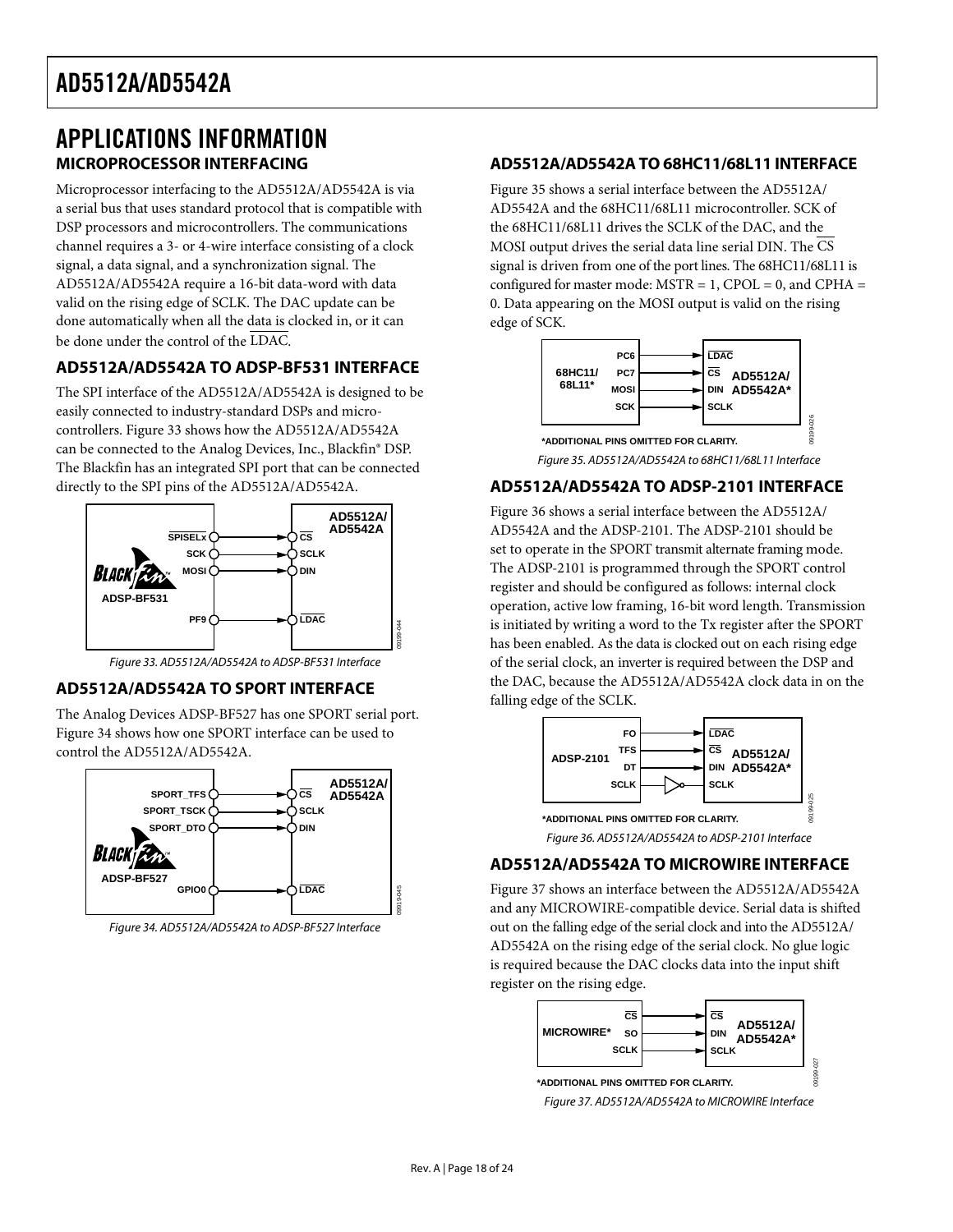### <span id="page-18-0"></span>**LAYOUT GUIDELINES**

In any circuit where accuracy is important, careful consideration of the power supply and ground return layout helps to ensure the rated performance. Design the printed circuit board (PCB) on which the AD5512A/AD5542A is mounted so that the analog and digital sections are separated and confined to certain areas of the board. If the AD5512A/AD5542A are in a system where multiple devices require an analog ground-todigital ground connection, make the connection at one point only. Establish the star ground point as close as possible to the device.

The AD5512A/AD5542A should have ample supply bypassing of 10 μF in parallel with 0.1 μF on each supply located as close to the package as possible, ideally right up against the device. The 10  $\mu$ F capacitors are the tantalum bead type. The 0.1  $\mu$ F capacitor should have low effective series resistance (ESR) and low effective series inductance (ESI), such as the common ceramic types, which provide a low impedance path to ground at high frequencies to handle transient currents due to internal logic switching.

### <span id="page-18-1"></span>**GALVANICALLY ISOLATED INTERFACE**

In many process control applications, it is necessary to provide an isolation barrier between the controller and the unit being controlled to protect and isolate the controlling circuitry from any hazardous common-mode voltages that may occur. *i*Coupler® products from Analog Devices provide voltage isolation in excess of 2.5 kV. The serial loading structure of the AD5512A/AD5542A makes the parts ideal for isolated interfaces because the number of interface lines is kept to a minimum. [Figure 38](#page-18-3) shows a 4-channel isolated interface to the AD5512A/AD5542A using a[n ADuM1400.](http://www.analog.com/ADuM1400) For further information, visit [http://www.analog.com/icouplers.](http://www.analog.com/icouplers) 



<span id="page-18-3"></span>*Figure 38. Isolated Interface*

#### <span id="page-18-2"></span>**DECODING MULTIPLE DACS**

The  $\overline{\text{CS}}$  pin of the AD5512A/AD5542A can be used to select one of a number of DACs. All devices receive the same serial clock and serial data, but only one device receives the CS signal at any one time. The DAC addressed is determined by the decoder. There is some digital feedthrough from the digital input lines. Using a burst clock minimizes the effects of digital feedthrough on the analog signal channels[. Figure 39](#page-18-4) shows a typical circuit.



<span id="page-18-4"></span>*Figure 39. Addressing Multiple DACs*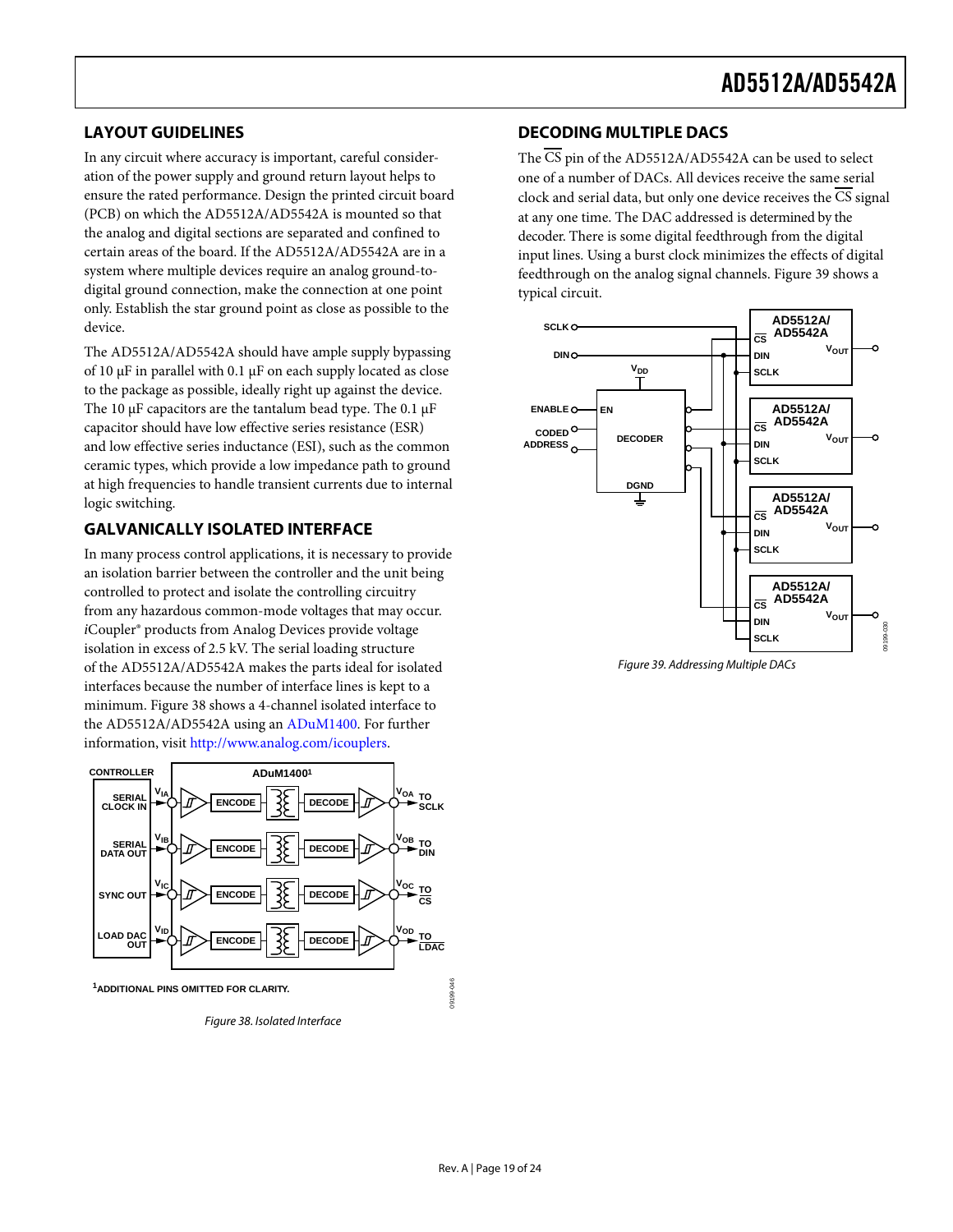### <span id="page-19-0"></span>OUTLINE DIMENSIONS

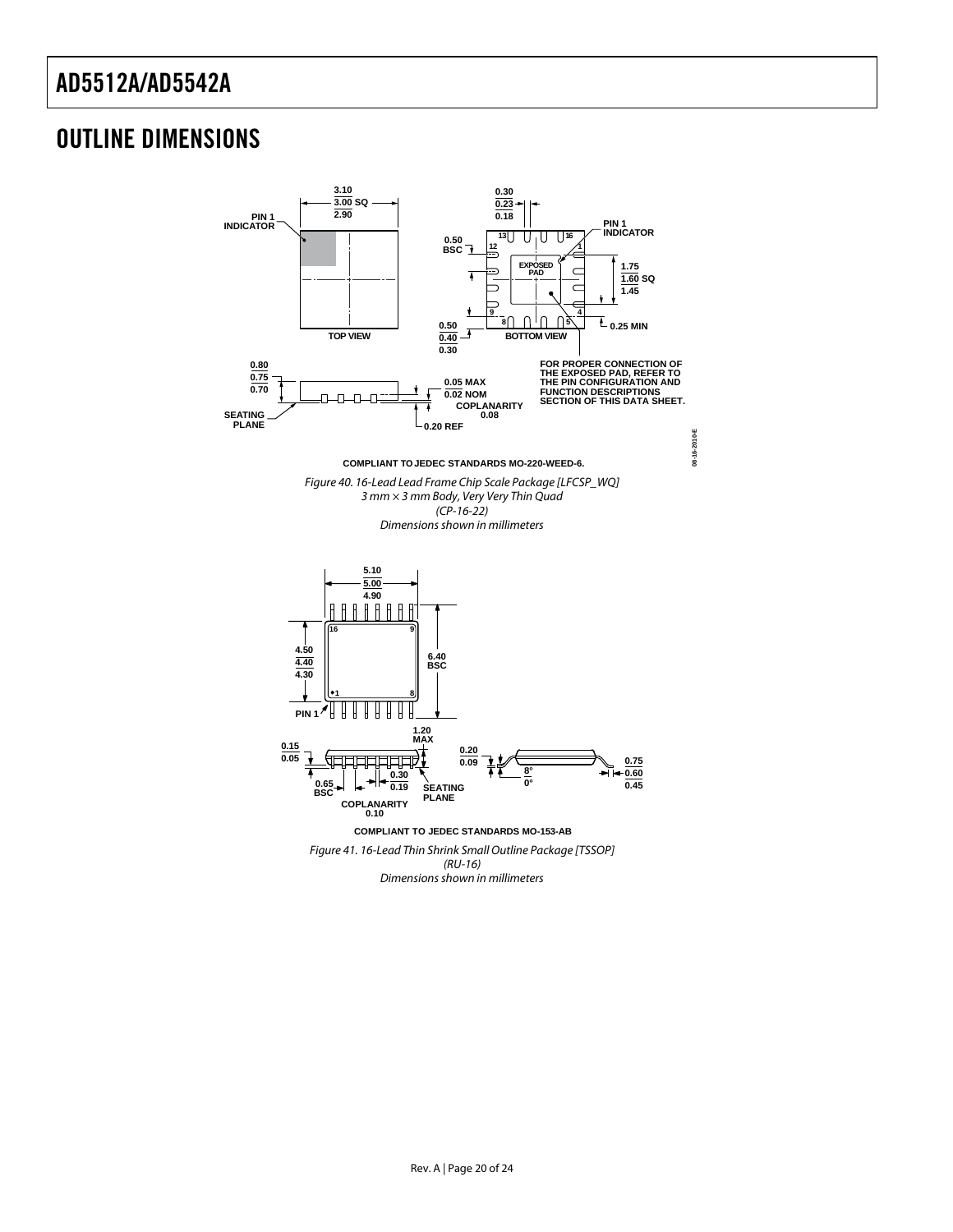

*3 mm × 3 mm Body, Very Very Thin, Dual Lead (CP-10-9) Dimensions shown in millimeters*

#### <span id="page-20-0"></span>**ORDERING GUIDE**

| Model <sup>1</sup> | <b>INL</b> | <b>DNL</b> | Power On<br>Reset to Code | <b>Temperature</b><br>Range         | <b>Package Description</b> | <b>Package Option</b> | <b>Branding</b> |
|--------------------|------------|------------|---------------------------|-------------------------------------|----------------------------|-----------------------|-----------------|
| AD5512AACPZ-REEL7  | $±1$ LSB   | $±1$ LSB   | Midscale                  | $-40^{\circ}$ C to $+125^{\circ}$ C | 16-Lead LFCSP              | $CP-16-22$            | <b>DFO</b>      |
| AD5512AACPZ-500RL7 | $±1$ LSB   | $±1$ LSB   | Midscale                  | $-40^{\circ}$ C to $+125^{\circ}$ C | 16-Lead LFCSP              | $CP-16-22$            | <b>DFQ</b>      |
| AD5542ABRUZ        | $±1$ LSB   | $±1$ LSB   | Midscale                  | $-40^{\circ}$ C to $+85^{\circ}$ C  | 16-Lead TSSOP              | <b>RU-16</b>          |                 |
| AD5542ABRUZ-REEL7  | $±1$ LSB   | $±1$ LSB   | Midscale                  | $-40^{\circ}$ C to $+85^{\circ}$ C  | 16-Lead TSSOP              | <b>RU-16</b>          |                 |
| AD5542AARUZ        | $±2$ LSB   | $±1$ LSB   | Midscale                  | $-40^{\circ}$ C to $+85^{\circ}$ C  | 16-Lead TSSOP              | <b>RU-16</b>          |                 |
| AD5542AARUZ-REEL7  | $±2$ LSB   | $±1$ LSB   | Midscale                  | $-40^{\circ}$ C to $+85^{\circ}$ C  | 16-Lead TSSOP              | <b>RU-16</b>          |                 |
| AD5542ABCPZ-REFL7  | $±1$ LSB   | $±1$ LSB   | Midscale                  | $-40^{\circ}$ C to $+85^{\circ}$ C  | 16-Lead LFCSP WQ           | $CP-16-22$            | DFL             |
| AD5542AACPZ-REFL7  | $±2$ LSB   | $±1$ LSB   | Midscale                  | $-40^{\circ}$ C to $+85^{\circ}$ C  | 16-Lead LFCSP WQ           | $CP-16-22$            | <b>DFK</b>      |
| AD5442ABCP7-1-RL7  | $±1$ LSB   | $±1$ LSB   | Midscale                  | $-40^{\circ}$ C to $+85^{\circ}$ C  | 10-Lead LFCSP WQ           | $CP-10-9$             | <b>DFM</b>      |
| AD5542ABCPZ-500RL7 | $±1$ LSB   | $±1$ LSB   | Midscale                  | $-40^{\circ}$ C to $+125^{\circ}$ C | 16-Lead LFCSP              | $CP-16-22$            | <b>DFL</b>      |
| EVAL-AD5542ASDZ    |            |            |                           |                                     | AD5541A Evaluation Board   |                       |                 |

 $1 Z =$  RoHS Compliant Part.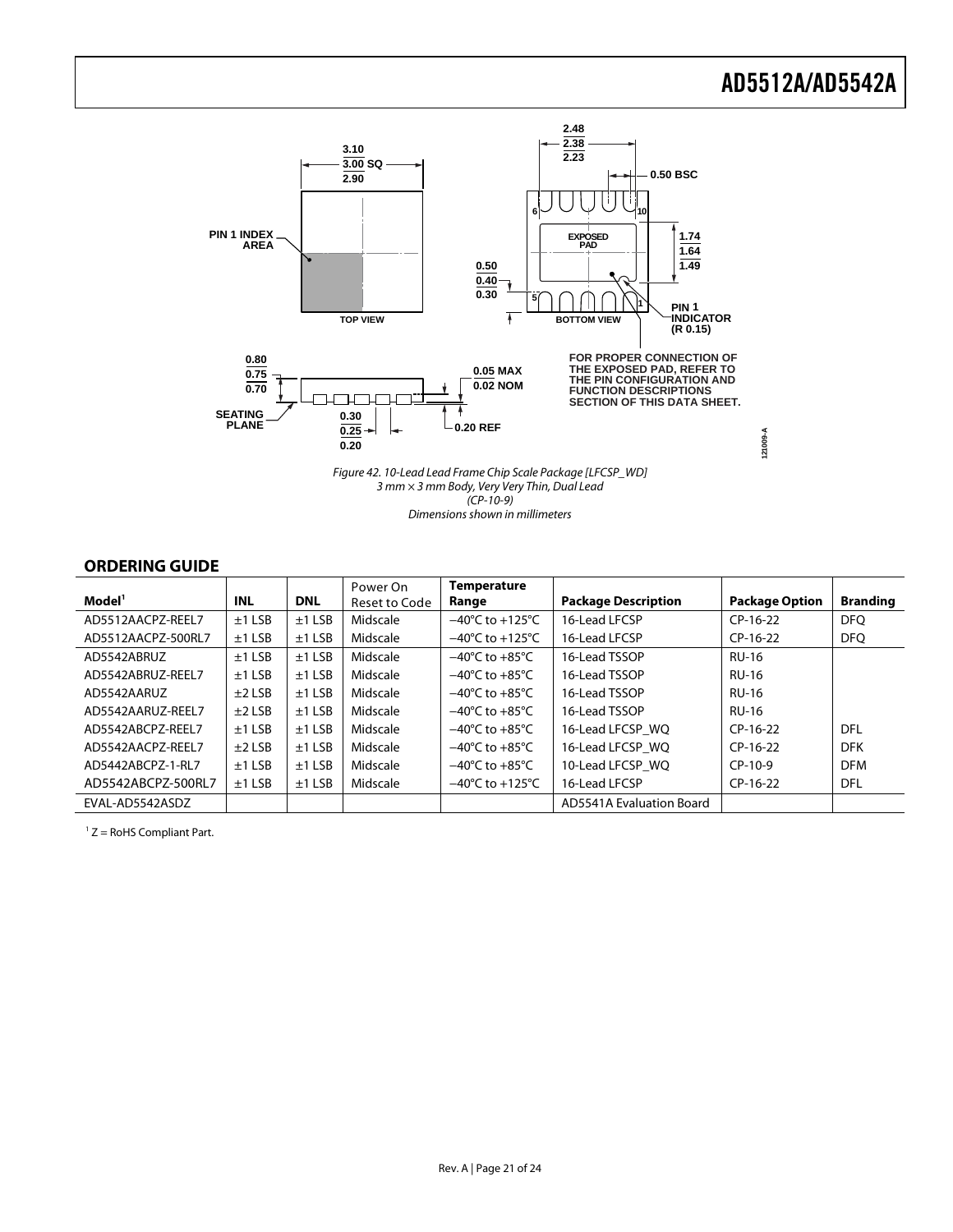### **NOTES**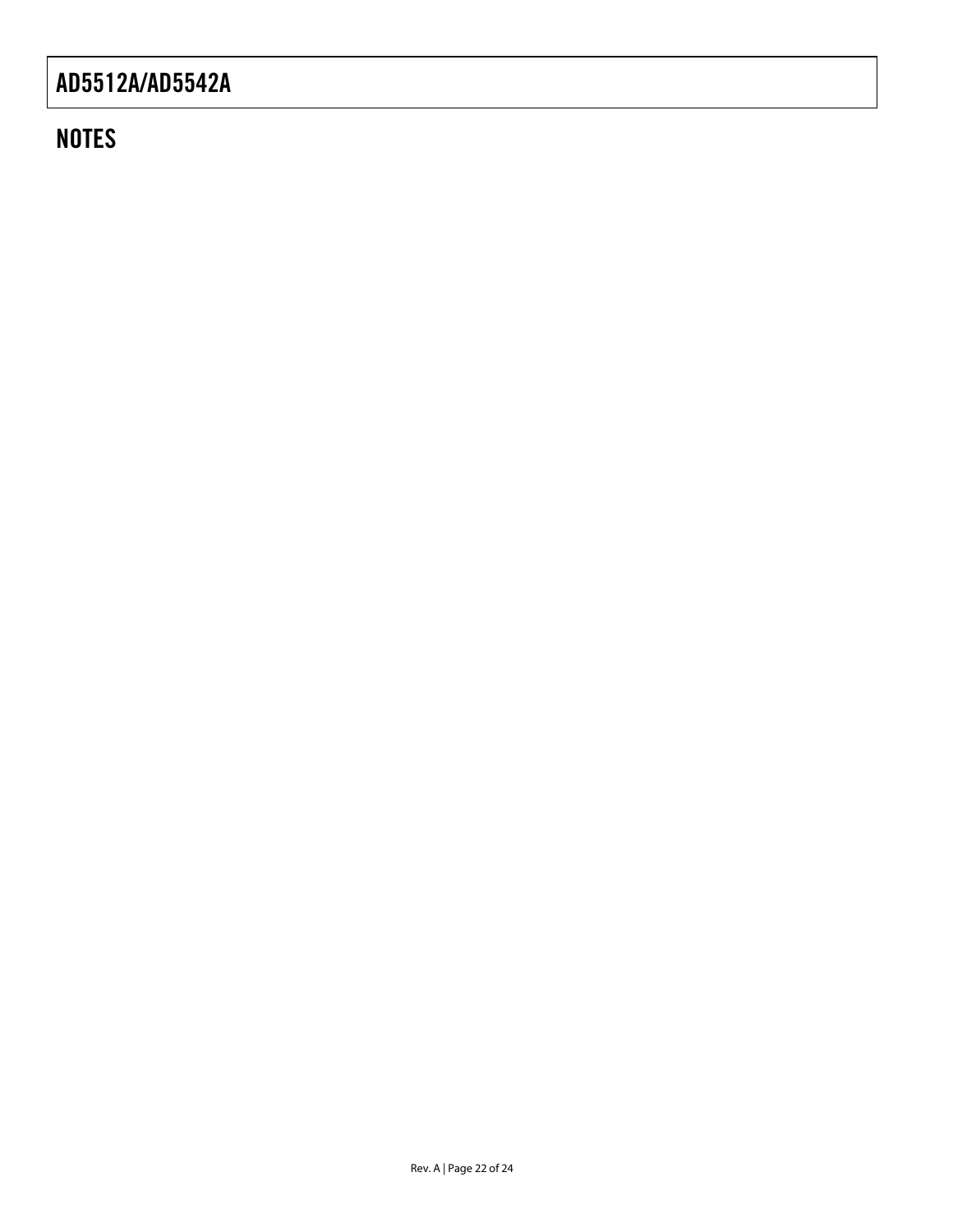### **NOTES**